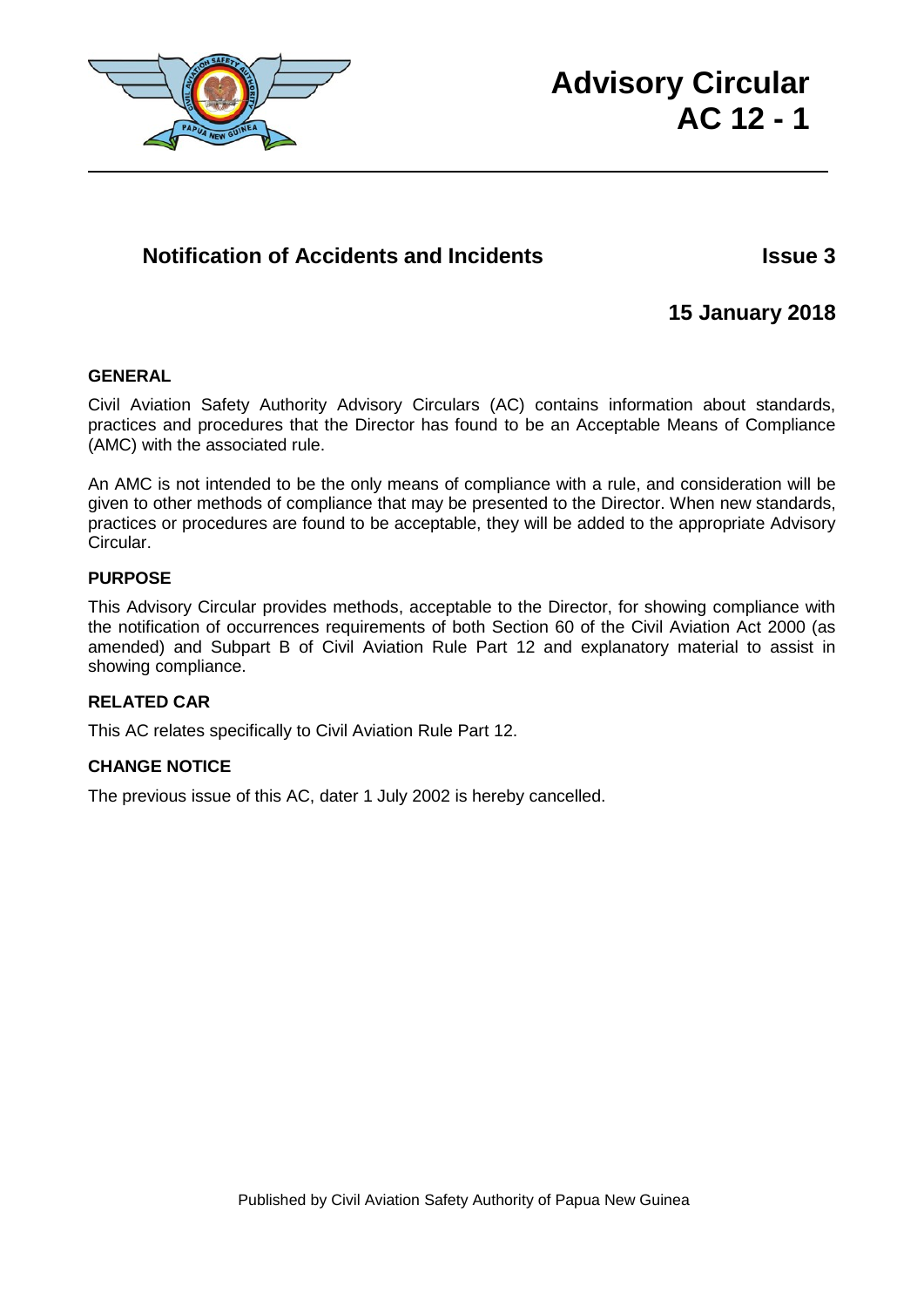# **Table of Contents**

# Aviation safety monitoring

| 1              | Processing of accident and incident information and publication of information  1 |
|----------------|-----------------------------------------------------------------------------------|
| 2              | The objectives of occurrence notification and submission of details1              |
| 3              |                                                                                   |
| 4              |                                                                                   |
| 5.             |                                                                                   |
| 6              |                                                                                   |
| 7              |                                                                                   |
| 8              |                                                                                   |
| 9              |                                                                                   |
| 10             |                                                                                   |
| 11             |                                                                                   |
| 12             |                                                                                   |
|                |                                                                                   |
|                | <b>APPENDIX A — INCIDENTS REQUIRED TO BE NOTIFIED OR DETAILED</b><br>7            |
| 1              |                                                                                   |
| $\overline{2}$ |                                                                                   |
| 3              |                                                                                   |
|                |                                                                                   |
|                |                                                                                   |
|                |                                                                                   |
| 4              |                                                                                   |
| 5              |                                                                                   |
| 6              |                                                                                   |
| 7              |                                                                                   |
| 8              |                                                                                   |
|                |                                                                                   |
|                |                                                                                   |
|                |                                                                                   |
|                |                                                                                   |

Appendix B - FILLING OF FORM CA 005

16

 $\bar{\Gamma}$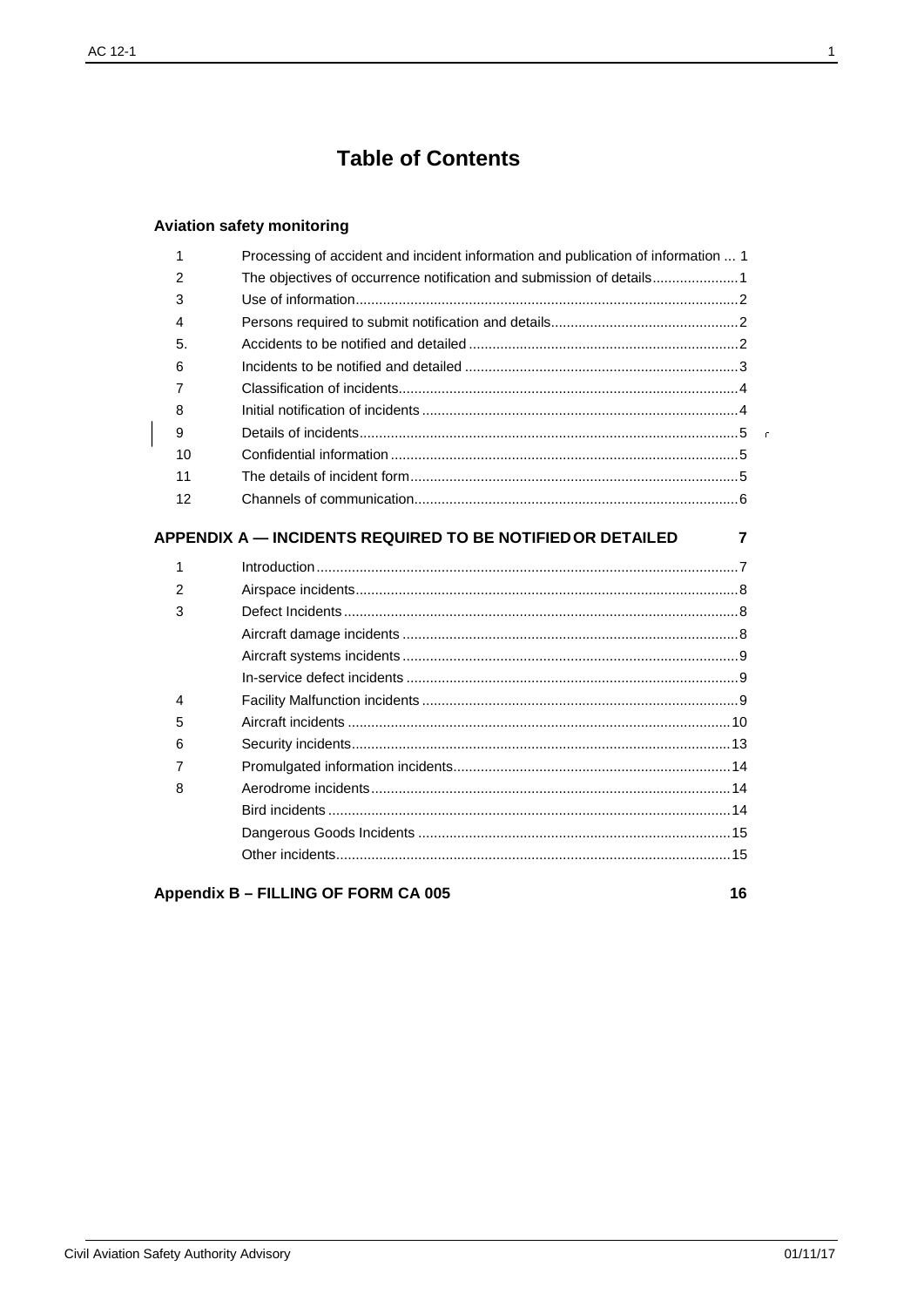# <span id="page-2-0"></span>**Aviation safety monitoring**

### **1. Processing of accident and incident information and publication of information**

The Authority is tasked with monitoring civil aviation safety to determine the level of safety and security of the civil aviation system.

The Authority will process and record of accident and incident notification and details. The Authority is responsible for—

- (1) Receiving all accident and incident notification and details;
- (2) For those accidents and incidents required to be notified to the Accident Investigation Commission, notifying the details to them without delay:
- (3) Evaluating of all notification and detail to identify those considered to warrant direct CASA follow- up action;
- (4) Recording of all accident and incident in a computer database as required by Chapter 8 of ICAO's Annex 13; the CASA has chosen to use a system known as Aviation Quality Database (AQD) to meet this obligation;
- (5) Continuously monitoring all incoming data for significant aspects and trends, using previously stored data when appropriate and alerting the appropriate CASA section and the aviation industry whennecessary:
- (6) Co-ordinating and monitoring the progress of the follow-up on open occurrences:
- (7) Disseminating the basic information, or a summary of the information contained in the submissions:
- (8) Carrying out searches of the stored data in response to requests from within the Authority or appropriate sections of the aviation industry and preparing reports arising from such searches:
- (9) Receiving such operational statistical data as is necessary for appropriate analysis to be able to be carried out;
- (10) As far as may be found useful, providing statistics and conducting analyses of the occurrence data in order to establish trends and to determine when corrective action is desirable:
- (11) Drawing attention to the lessons learnt from searches and analysis of the data through appropriate publications.

### <span id="page-2-1"></span>**2. The objectives of occurrence notification and submission of details**

The objectives of Part 12 and the Authority is:

- (1) To ensure that knowledge of these occurrences is disseminated for the education of other persons and organisations: and
- (2) To enable an assessment be made of the safety implications of each occurrence, both in itself and in relation to previous similar occurrences, so that the CASA or those concerned may take or initiate any necessary corrective action: and
- (3) To meet the ICAO obligation under occurrence investigation requirements of Annex 13.

The overall objective of the Authority is to use the notified and detailed information to improve the level of flight safety, not to attribute liability or blame.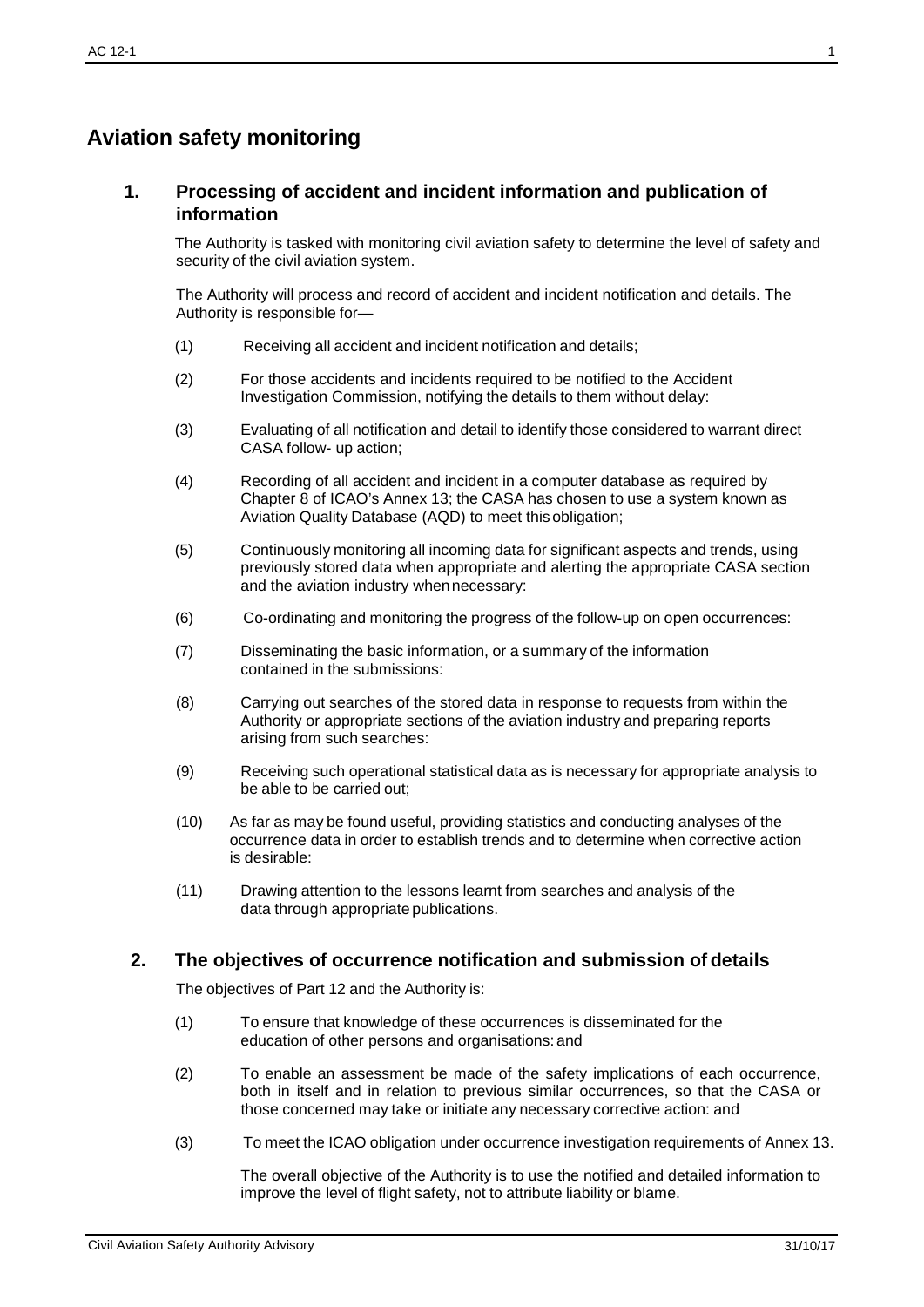## <span id="page-3-0"></span>**3. Use of information**

In considering all notified and detailed occurrences, including those notified by its personnel, the Authoritywill:

- (1) evaluate each occurrence;
- (2) decide which occurrences require investigation by CASA to discharge their functions and responsibilities;
- (3) make such checks as it considers necessary to ensure that aviation organisations are taking the necessary remedial and preventive action about notified and detailed occurrences;
- (4) assess and analyse the information notified, or detailed, to detect safety problems that may not be apparent to individualreporters;
- (5) make available the results of studies of the data provided to those who will use them for the benefit of aviation safety; and
- (6) where appropriate, issue specific advice or instructions to particular sections of the industry.

### <span id="page-3-1"></span>**4. Persons required to submit notification and details**

Section 60 of the Civil Aviation Act 2000 specifies that—

- *(1) The pilot-in-command of any aircraft that is involved in an accident shall notify the accident to the Authority as soon as practicable.*
- *(1A) every person who—*

*Operates, maintains, or services, or does any other act in respect of any aircraft, aeronautical product, or aviation related service; and*

*is involved in an incident,—*

*Shall, where required to do so under rules made under this Act, notify the incident to the Authority.*

### <span id="page-3-2"></span>**5. Accidents to be notified and detailed**

The definition of an accident is contained in the Act, and reproduced below. Reporters should refer to this definition when deciding whether an occurrence is an accident. If in doubt report it anyway

**Accident**: An occurrence associated with the operation of an aircraft which, in the case of a manned aircraft, takes place between the time any person boards the aircraft with the intention of flight until such time as all such persons have disembarked, or in the case of an unmanned aircraft, takes place between the time the aircraft is ready to move with the purpose of flight until such time as it comes to rest at the end of the flight and the primary propulsion system is shut down, in which

*(1) a person is fatally or seriously injured as a result of :*

- *— being in the aircraft, or*
- direct contact with any part of the aircraft, including parts which have become *detached from the aircraft, or*
- *— direct exposure to jet blast,*

*except when the injuries are from natural causes, self-inflicted or inflicted by other persons, or when the injuries are to stowaways hiding outside the areas normally available to the passengers and crew; or*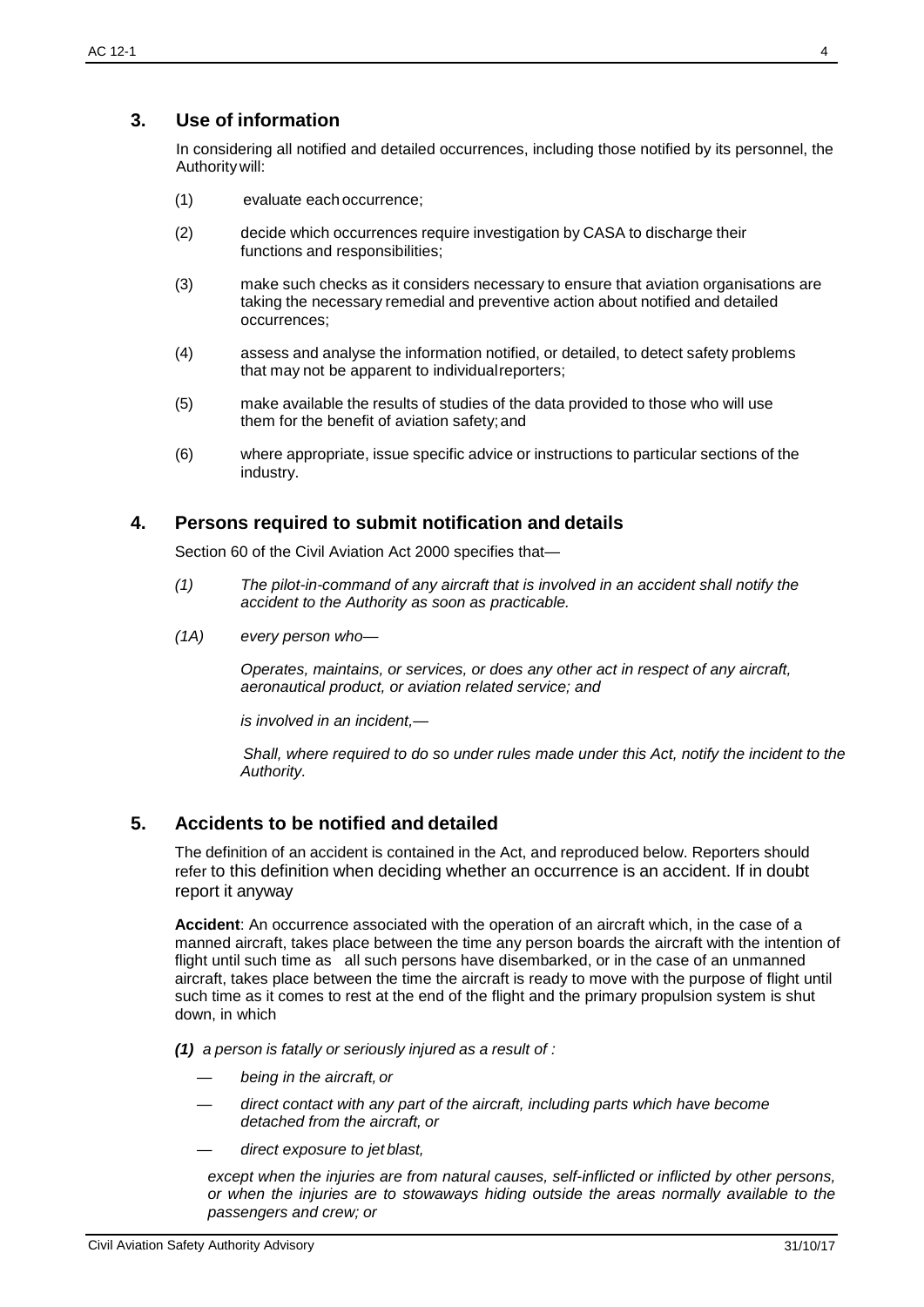- *(2) the aircraft sustains damage or structural failure which:*
	- *— adversely affects the structural strength, performance or flight characteristics of the aircraft, and*
	- *— would normally require major repair or replacement of the affected component,*

*except for engine failure or damage, when the damage is limited to a single engine, (including its cowlings or accessories), to propellers, wing tips, antennas, probes, vanes, tires, brakes, wheels, fairings, panels, landing gear doors, windscreens, the aircraft skin (such as small dents or puncture holes), or for minor damages to main rotor blades, tail rotor blades, landing gear, and those resulting from hail or bird strike (including holes in the radome); or*

*(3) the aircraft is missing or is completely inaccessible.*

*Note 1.— For statistical uniformity only, an injury resulting in death within thirty days of the date of the accident is classified, by ICAO, as a fatal injury.*

*Note 2.— An aircraft is considered to be missing when the official search has been terminated and the wreckage has not been located.*

*Note 3.— The type of unmanned aircraft system to be investigated is addressed in Annex 13 paragraph 5.1.*

*Note 4.— Guidance for the determination of aircraft damage can be found in Annex 13 Attachment G.*

Every accident that falls within the definition is required to be notified to the Authority as soon as practicable, followed by details within 72 hours of the accident.

## <span id="page-4-0"></span>**6 Incidents to be notified and detailed**

In deciding whether to submit a notification and details of an incident, it must be an incident defined in the Act as being –

*Incident any occurrence, other than an accident, that is associated with the operation of an aircraft and affects or could affect the safety of operation:*

It is important that reporters keep firmly in mind the concept of an incident when deciding whether to submit information. If in doubt, submit the information anyway.

Examples of types of incidents in each Part 12 defined incident considered to meet the criteria for the submission of a notification or details, or both, to the Authority are given in Appendix A.

A notification, or details, or both, should also be submitted on any incident that involves, for example—

- a defective condition or
- an unsatisfactory behavior or
- a procedure
	- *—* that did not immediately affect the safety of aircraft operation, but which if allowed to continue uncorrected or which, if repeated in different, but likely circumstances, would affect the safety of aircraft operations.

The difference between a defect and an aircraft incident might create some difficulty to flight crew. The following guidance isprovided—

> If an incident is experienced during the operation of an aircraft involving the aircraft systems, the pilot-in-command should initiate the submission of information by providing as much detail as possible. This should include a brief description of events to the contracted maintenance organisation. The maintenance organisation should then submit a notification and/or details of the incident to theAuthority.

• Conversely, if the incident is not related to the aircraft systems, components, or structure, the pilot-in-command should submit a notification, or details of the incident, or both, to the Authority.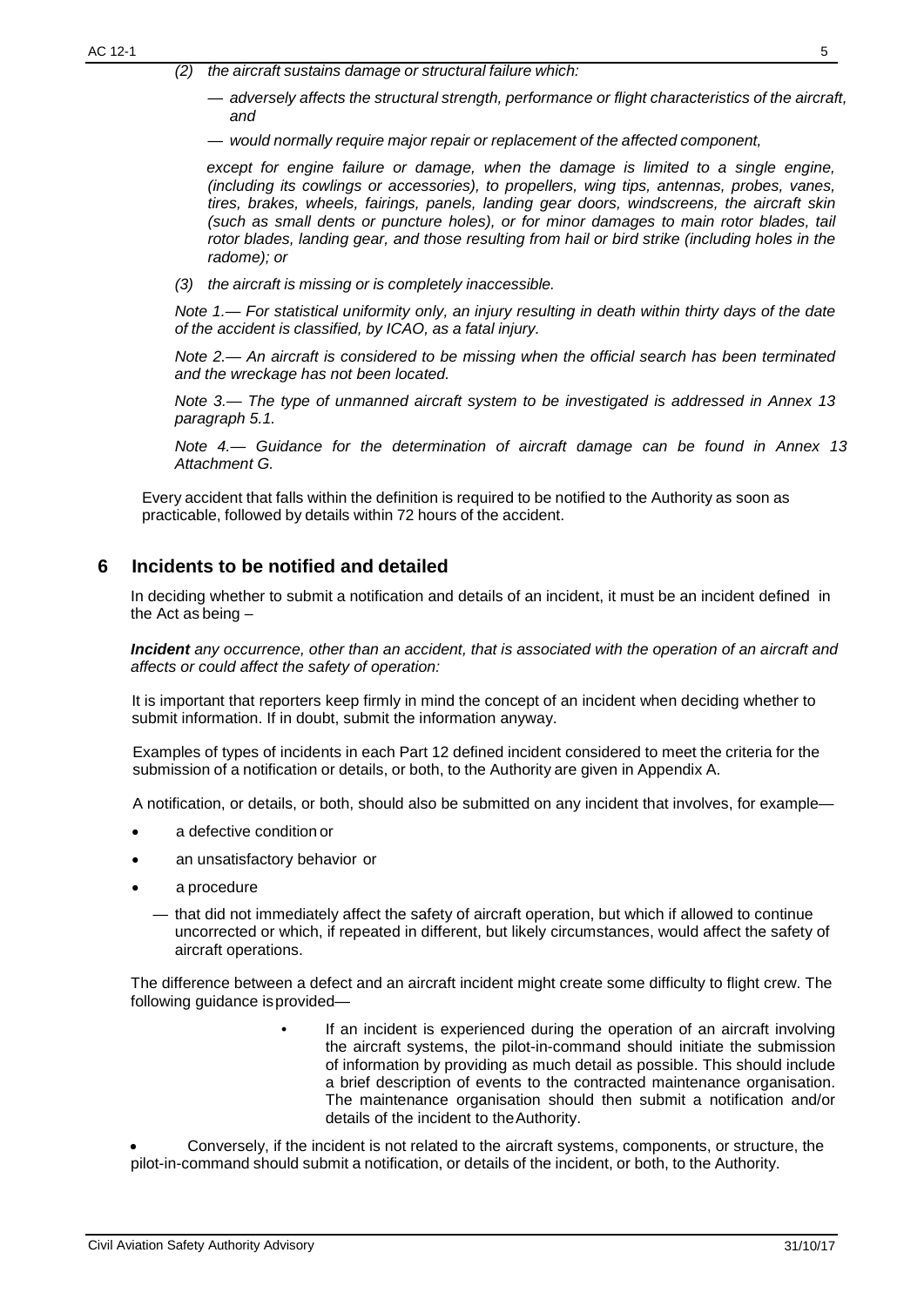# <span id="page-5-0"></span>**7 Classification of incidents**

The definition of an incident in the Act is all encompassing. For the purpose of data recording by the Authority, Part 12 further **classifies** incidents as follows—

**Aircraft incident** means any incident, not otherwise classified, associated with the operation of an aircraft:

**Aerodrome incident** means an incident involving an aircraft operation and—

- (1) an obstruction either on the aerodrome operational area or protruding into the aerodrome obstacle limitation surfaces; or
- (2) a defective visual aid; or
- (3) a defective surface of a manoeuvring area;or
- (4) any other defective aerodrome facility:

**Airspace incident :** means an incident involving deviation from, or shortcomings of, the procedures or rules  $for-$ 

- (1) avoiding collisions between aircraft; or
- (2) avoiding collisions between aircraft and other obstacles when an aircraft is being provided with an Air Traffic Service:

**Bird incident** means an incident where—

- (1) there is a collision between an aircraft and one or more birds; or
- (2) when one or more birds pass sufficiently close to an aircraft in flight to cause alarm to the pilot:

**Dangerous goods incident** means an incident associated with and related to the carriage of dangerous goods by air after acceptance by the operator, that—

- (1) results in injury to a person, property damage, fire, breakage, spillage, leakage of fluid or radiation, or other evidence that the integrity of the packaging has not been maintained; or
- (2) is a dangerous goods [item] incorrectly declared, packaged, labelled, marked, or documented:

**Defect incident** means an incident that involves failure or malfunction of an aircraft or aircraft component, whether found in flight or on the ground:

**Facility malfunction incident** means an incident that involves an aeronautical telecommunications facility:

**Promulgated information incident** means an incident that involves significantly incorrect, inadequate, or misleading information promulgated in any aeronautical information publication, map, or chart:

**Security incident** means an incident that involves unlawful interference:

### <span id="page-5-1"></span>**8 Initial notification of incidents**

Rule 12.55 requires an incident that is a serious incident or an immediate hazard to the safety of aircraft operations, or that is an airspace incident, be notified to the Authority as soon as practicable. For this purpose, notification should be submitted by the fastest means possible, such as by telephoning, FAX, email or, where it is available, submission of an eReport into the Authority's AQD system.

The object of occurrence information is to improve the level of flight safety from the lessons learned during subsequent follow-up action on submitted information. Also, in promptly alerting those organisations associated with the operation, servicing, and manufacture of the same type of aircraft, equipment, or facilities, on which information has been submitted, safety is enhanced.

For other than an airspace incident, the Authority is dependent on those responsible for submitting information to exercise their judgement in determining if an incident is an immediate hazard to the safety of aircraft operations.

The information required to be submitted as notification of an incident is listed in Appendix A for each class of incident.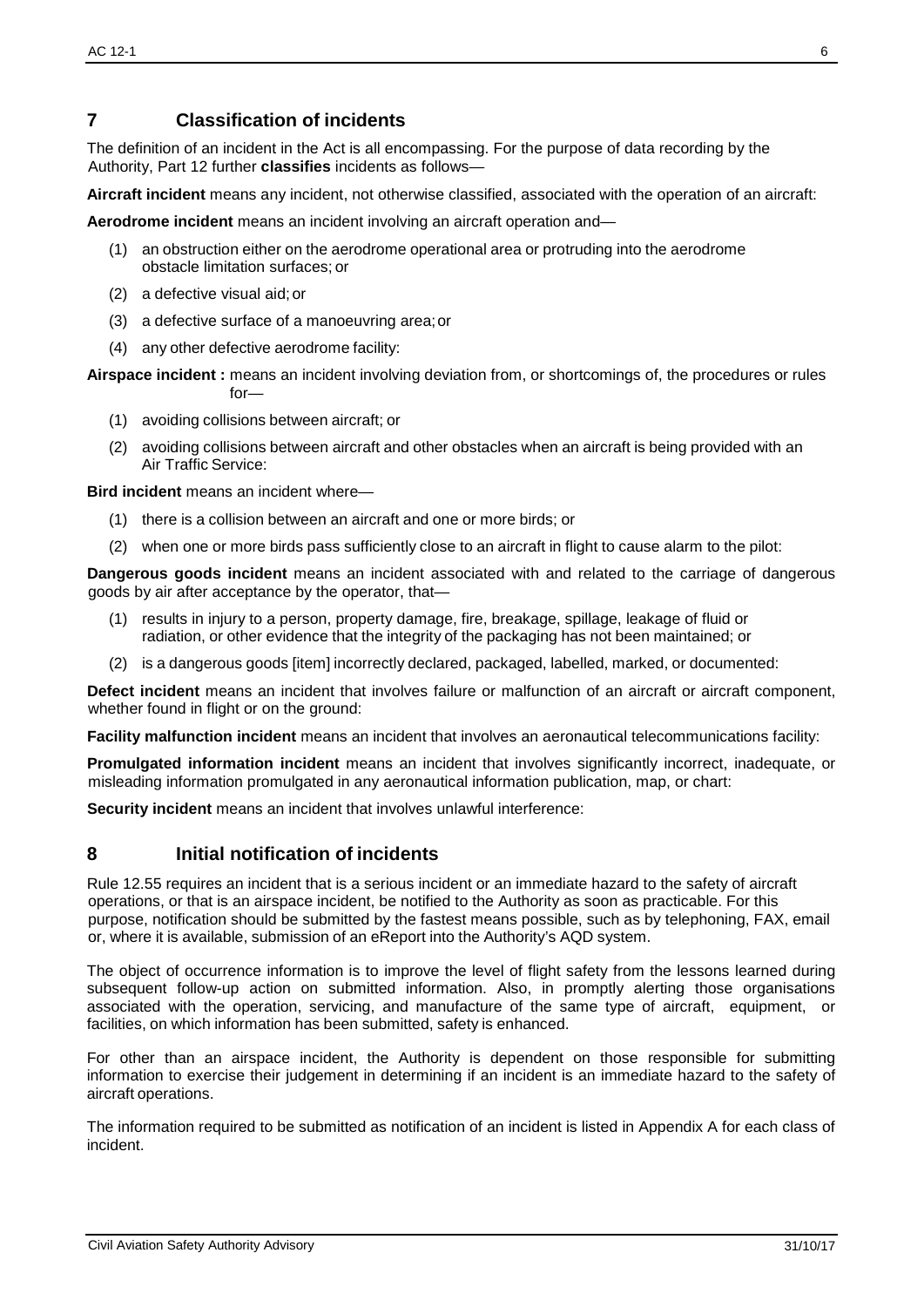## <span id="page-6-0"></span>**9 Details of incidents**

Rule 12.57 requires details of an incident to be submitted to the Authority within 72 hours of the incident. Informants should note that an incident notified to the Authority under 12.55 must be followed up by submission of the details to provide the complete information about the incident. System of transmitting the information on faults, malfunctions, defects and other occurrences that cause or might cause adverse effects on the continued airworthiness of the aircraft is transmitted to the organization responsible for the type design of that aircraft.

Certain organisations required to hold a certificate for the conduct of their aviation activities are, under the applicable Civil Aviation rules, required to establish procedures and systems for the submission of the notification and details of incidents. Such procedures and systems will be promulgated in their own certification exposition.

The Authority encourages the use of industry-company systems with a responsible person within the organisation being nominated to receive all information about incidents. That person will establish which information from individuals, within the organization, meets the criteria for the submission of incident details to the Authority. Correlation of operational and technical aspects, and the provision of any relevant supplementary information, is an important part of such activity. Examples of this correlation are; reporter's assessment, and immediate action to control theproblem.

When an employee is a person having a duty to report to the Authority under Part 12, the company should tell the employee that the information has been passed to the Authority. If it does not, the employee should then decide whether to make a submission direct to the Authority.

Individuals are strongly advised, in the interests of safety, to submit details to their employer, except when confidentiality is regarded as essential. However, they may submit details of an incident direct to the Authority in anycase.

A manufacturer, maintenance organisation, overhaul organisation, or repair organisation, of aircraft, components, or equipment, is not expected to submit information about an incident to the Authority if the aircraft operator has already done so. The Authority expects operators to advise manufacturers, and the like, of incidents that have been notified and detailed to the Authority. A manufacturer, and the like, must submit details of an incident which they consider are required to be submitted if they know or believe that the operator concerned has not doneso.

Where a repair or maintenance organisation, and the like, is in doubt if an incident should be reported, such as the discovery of a defect in a piece of equipment which cannot be associated with a particular aircraft, or a type of aircraft, they should submit a report in order to ensure that the requirements of CAR Part 12 are met.

Any person or organisation specified in Part 12 must submit details about any incident, of which they have knowledge, even though this may not be first hand, unless they have good reason to believe that details of the incident have already been, or will be, submitted by someone else.

# **10 Confidential information**

<span id="page-6-1"></span>If a reporter wishes to submit a confidential notification or incident details under 12.61, the submission to CASA should be clearly annotated CONFIDENTIAL.

An incident as defined in the Act is all encompassing and informants may make a confidential submission on any safety related concern.

On receipt of a confidential submission, the Authority will remove any information that might reveal the identity of the informant before processing the information in the data system.

Persons making a confidential submission must accept that it might inhibit effective investigation. However, the Authority would rather have a confidential submission than have no submission.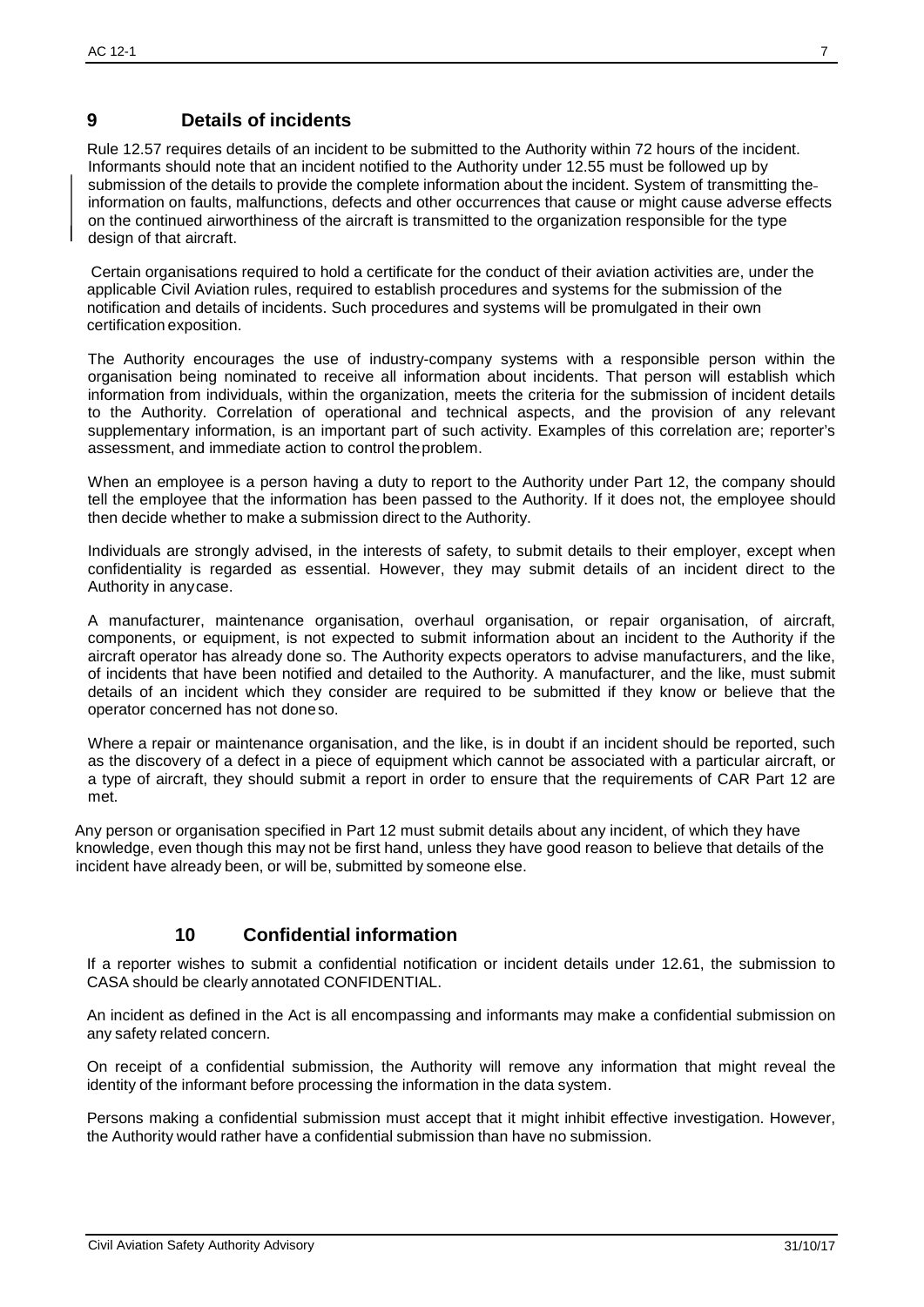## **11 The details of incident form and the e Report forms**

The individual, or the organisation concerned, is responsible for obtaining copies of the CA005 detail form. The CA005 is a 'one form for all occasions' form that has fields that are not always relevant depending on the type of report being submitted.Organisations may wish to use an incident detail form designed to meet their own requirements or communication system. In such cases the format should, as far as possible, follow the general format of the CA005 detail form in order to facilitate data capture. Organisations must consult with the Authority when proposing an alternative system to ensure that it is acceptable to the Authority.

Notification using the Authority's eReporting capability is faster, simpler and allows easier processing of the required information – it is the preferred method of notification. The reporter has the ability to select the type of incident being notified and an appropriate form is provided which meets the requirements listed in Appendix A; in many cases the individual data item can be selected by using drop-down menus rather than typing in the field box.

### **12 Channels of communication**

<span id="page-7-0"></span>Accident notification. Means of accident notification to the Authority is by telephone. Fax , email or by eReporting. The latter requires Internet access – go to the Authority's website at [http://casapng.gov.pg/,](http://casapng.gov.pg/) go to the eReporting tab, sign in with the username and password provided by CASA's AQD Administrator, select the type of report that you wish to submit, fill out the details and then press the 'Submit'button.

**Notification of incident**. The quickest way for flight crew to give notification of an airspace incident, facility malfunction incident or bird incident, is by radio to the appropriate air traffic service (ATS) unit. This action will ensure that rapid notification is passed to the Authority. It will also allow the ATS provider to ensure that all records pertaining to the incident are retained should a consequential investigation be required to determine the likely cause of the incident and formulate corrective actions to mitigate the risk of a repeat. This action will also enable the air traffic service unit to initiate a timely corrective action should it be required.

Notification should also be given to the appropriate ATS unit as soon as practicable after the flight for:

- (1) confirming the initial notification of an incident; or
- (2) making the initial notification of an incident if it was not possible to do so by radio.
- The means of notification direct to the CASA is by telephone, Fax, email or eReport.

**Accident and incident details**. The occurrence detail form CA005 should be sent to CASA by one of the methods below – phone, hand delivery, fax, email or eReport - unless the CASA has agreed to a notification being submitted some otherway.

#### **Contacts Details for the CASA.**

The following are the contact details for the various methods of notifying the Authority  $-$ 

- Telephone: 325 7320 ext 524 or 302 7524 during working hours
- 24/7 phone 7361 2713 to be used outside normal working hours

Delivered by hand CASA PNG HQ, Morea Tobo Road, 6 Mile, Port Moresby, NCD during working hours

Facimile: 325-1938 during workinghours

Email: [aqdreports@casapng.gov.pg](mailto:aqdreports@casapng.gov.pg) during working hours

eReports these Reports go directly into the CASA AQD system and are quarantined until reviewed and accepted – may be used at any time with a user name and password provided by CASA and accessed by a link from the CASAwebsite.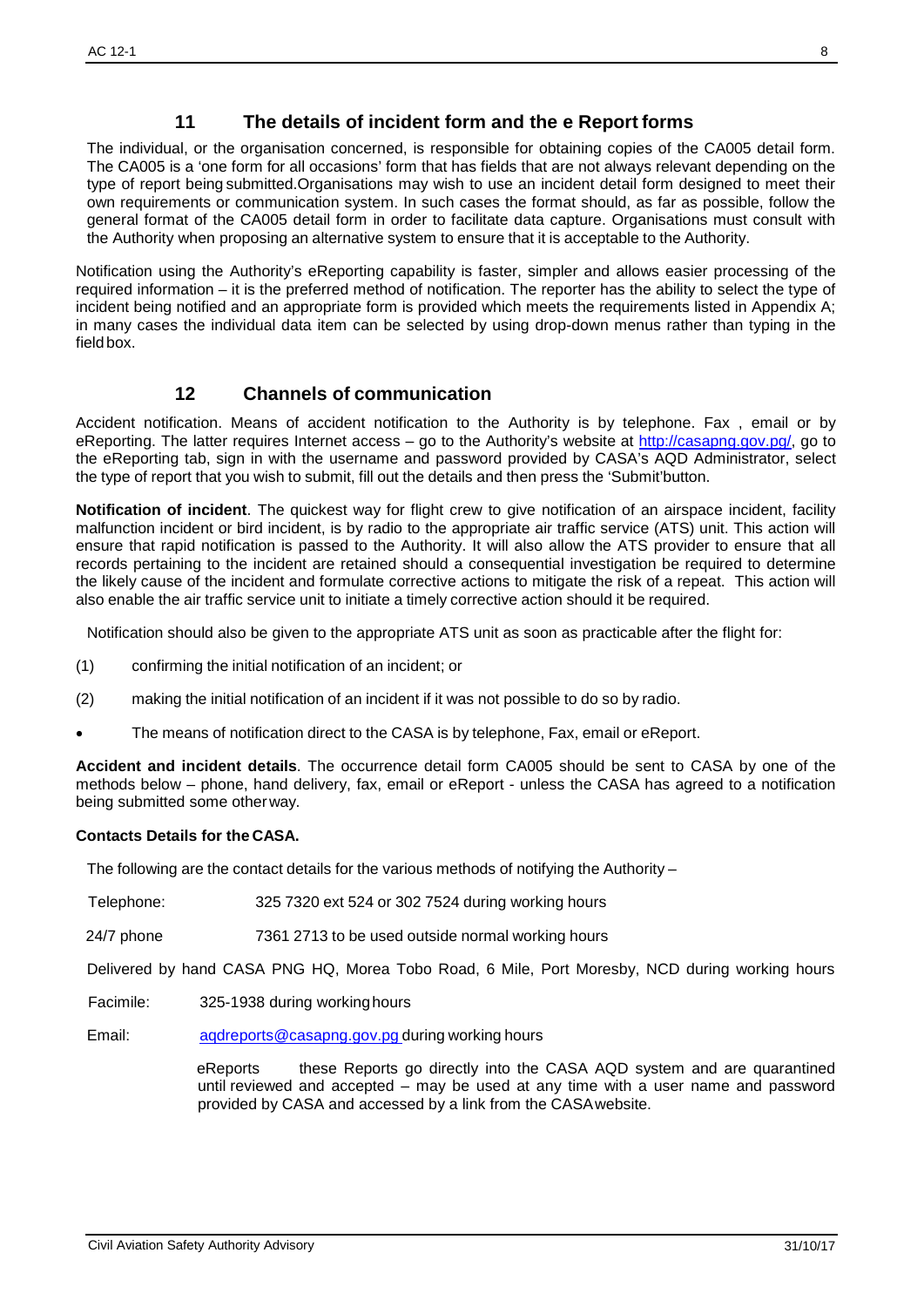# **APPENDIX A - INCIDENTS THAT HAVE TO BE NOTIFIED OR REPORTED**

### <span id="page-8-0"></span>**1 Introduction**

The definition of an accident is reasonably precise but this is not so with regard to incidents which are required to be notified or detailed to the Authority. CAR Part 12 classifies incidents for data recording by the Authority into the AQD database.

Part 12 requires notification of serious incidents to the Authority. ICAO provides a list of examples of serious incidents at Attachment C to Annex13.

**Serious incident**. An incident involving circumstances indicating that there was a high probability of an accident and associated with the operation of an aircraft which, in the case of a manned aircraft, takes place between the time any person boards the aircraft with the intention of flight until such time as all such persons have disembarked, or in the case of an unmanned aircraft, takes place between the time the aircraft is ready to move with the purpose of flight until such time as it comes to rest at the end of the flight and the primary propulsion system is shut down.

*Note 1.— The difference between an accident and a serious incident lies only in the result.*

The important consideration of the definition of serious incident is in the Note that gives an indication of how the definition should be interpreted.

The incidents listed are typical examples of incidents that are likely to be serious incidents. The list is not exhaustive and serves only as guidance to the definition of a serious incident as follows–

- (1) near collisions requiring an avoidance manoeuvre to avoid a collision or an unsafe situation or when an avoidance action would have been appropriate.
- (2) controlled flight into terrain only marginally avoided.
- (3) aborted take-off on a closed or engaged runway.
- (4) take-off from a closed or engaged runway with marginal separation from obstacles.
- (5) landing or attempted landings on a closed or engaged runway.
- (6) gross failures to achieve predicted performance during take-off or climb.
- (7) fires and smoke in the passenger compartment, in cargo compartments, or engine fires, even though the fires were extinguished by the use of extinguishing agents.
- (8) events requiring the emergency use of oxygen by the flight crew.
- (9) aircraft structural failures or engine disintegrations not classified as an accident.
- (10) multiple malfunctions of one or more aircraft systems seriously affecting the operation of the aircraft.
- (11) flight crew incapacitation inflight.
- (12) fuel quantity requiring the declaration of an emergency by the pilot.
- (13) take-off or landing incidents such as undershooting, overrunning, or running off the edges of runways.
- (14) system failures, weather phenomena, operations outside the approved envelope or other occurrences which could have caused difficulties controlling the aircraft.
- (15) failures of more than one system, in a redundant system mandatory for flight guidance and navigation.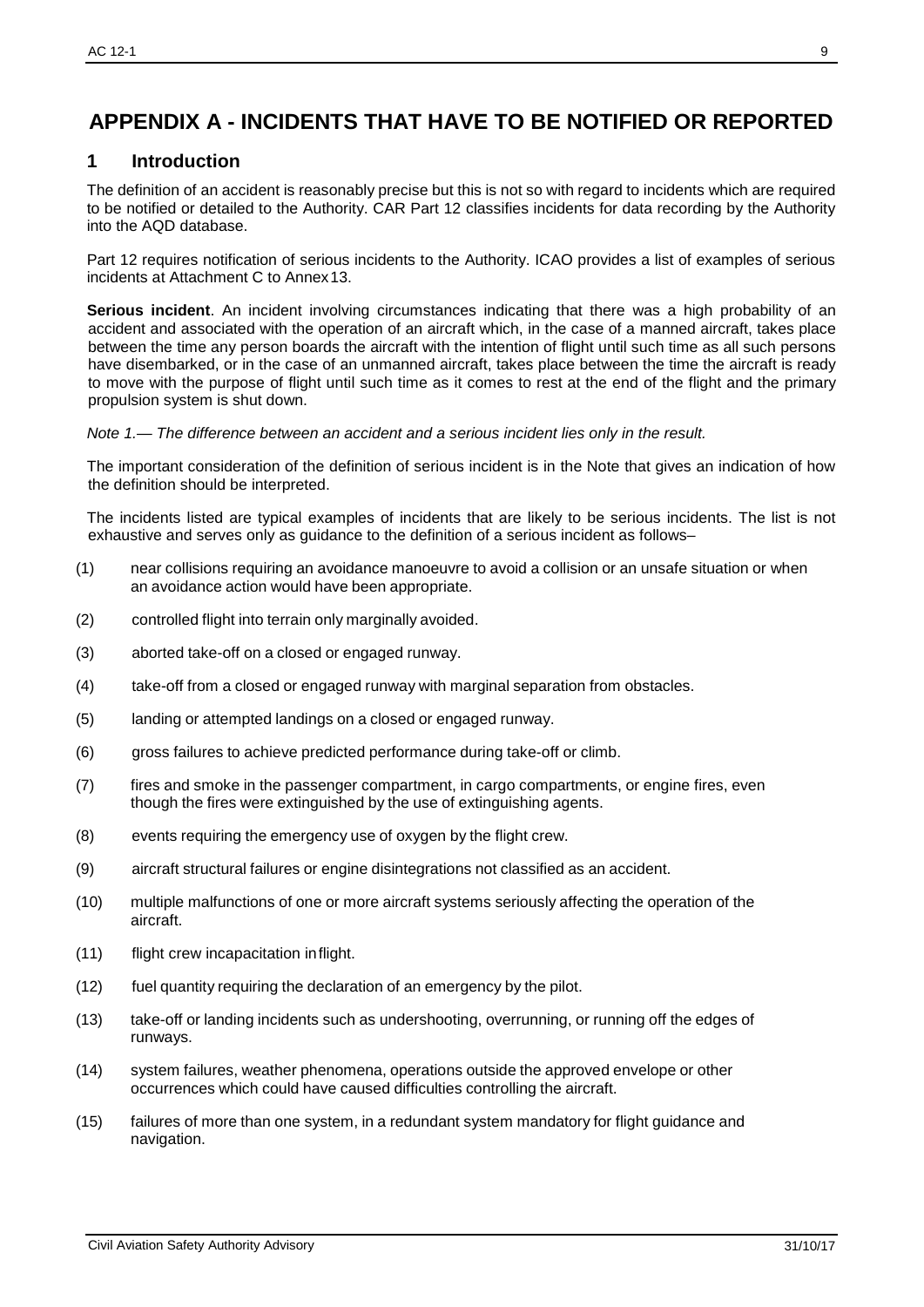- (3) Separation from the aircraft, in flight, of any part of the aircraft:
- (4) Significant defects or damage found as a result of a heavy landing, or a turbulence, check:
- (5) Significant deterioration, defects, or damage found during routine maintenance, being of a nature or type not normally expected to arise from normal service operation.

**Guidance of those required to report**. Listed below are examples of other types of incidents, by each class of incident, that are considered to meet the criteria for the submission of a notification and details. Although covering a wide range of items, this list is not exhaustive.

We suggested that you may like to rearrange these incident groups, in your manuals, to suit your own methods.

#### <span id="page-9-0"></span>**2 Airspace incidents**

Impairment of any member of an air traffic service unit when, as a consequence, an aircraft was, or could have been, exposed to hazard.

Air traffic control services incidents—

- (1) Provision of incorrect altimetersetting:
- (2) Failure or inadequacy of prescribed let-down procedures:
- (3) Misidentification of aircraft by a radar operator:
- (4) Incorrect transmission, receipt or interpretation of significant messages:
- (5) Less separation between aircraft than that prescribed for the situation:
- (6) Unauthorised infringement of any form of designated airspace.

Flight crew interpretation of information and instructions incidents—

- (1) Incorrect setting of an SSR code:
	- (2) Incorrect setting of an altimetersub-scale:
	- (3) Flight at a level, or on a route, different from that allocated:
	- (4) Incorrect receipt, or interpretation, of significant radiotelephone messages.

Traffic alert and collision avoidance system (TCAS) resolution alert.

#### <span id="page-9-1"></span>**3 Defect Incidents**

**Damage to aircraft structure incidents**. Any damage to aircraft structure which has not been reported as an accident should be reported

This refers to damage found, in flight or on the ground, resulting from in-service deterioration, such as cracks, corrosion, permanent deformation, and thelike.

Substantial damage which occurs between the time any person boards an aircraft with the intention of flight and such time as all persons have disembarked, and the engine, or any propellers or rotors, come to rest, **is to be notified and reported as an accident.**

- (1) Damage to any primary structure, or any damage to secondary structure, that consequently hazarded or could have hazarded the aircraft, unless it is minor accidental damage readily evident and notified to the aircraft operator at the time it occurred:
- (2) Damage or deterioration found as a result of a special inspection or check. For example an Airworthiness Directive: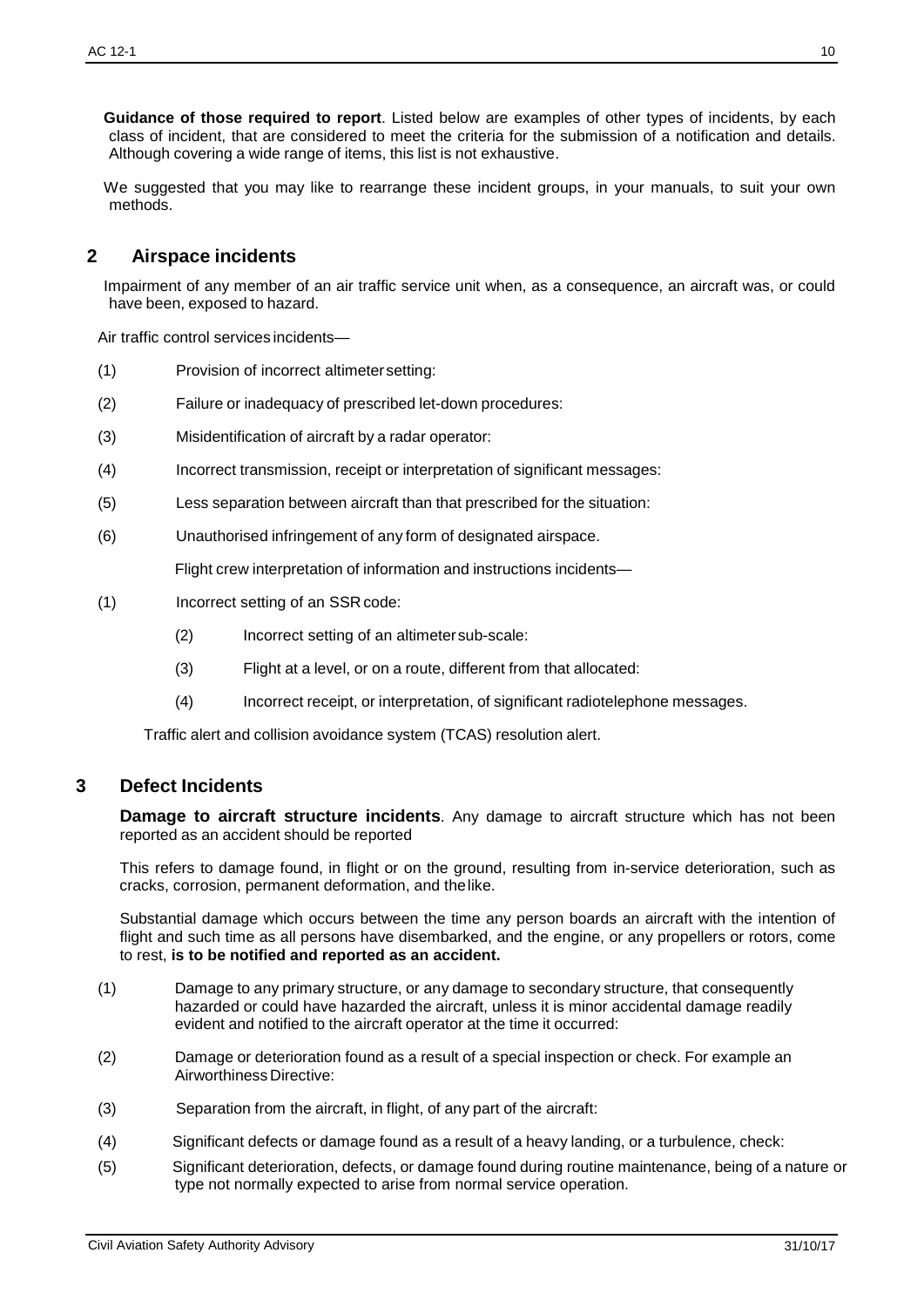#### **Aircraft systems incidents**

- <span id="page-10-0"></span>(1) Any failure, significant malfunction, or deterioration of any items, or systems, or equipment, found as a result of a special mandatory inspection or check. For example, manufacturer's alerts, Service Bulletins, Airworthiness Directives, and the like:
- (2) Significant defects, deterioration, or damage, to system components, found during routine maintenance or repair, of a nature or type not normally expected to arise from normal service operation.
- (3) System or component failures, or significant malfunctions, identified by routine testing and inspection procedures, either on the aircraft or in the workshops. For example, defects causing, or likely to cause, failure of an actuating system for flaps, spoilers, drag devices, landing gear, brakes, and the like.
- (4) Failure, or malfunction, of any item, not normally considered as reportable, where the circumstances of the failure, or its association with other failures, introduces an element of hazard. For example, furnishings and equipment, water systems, and items included in an allowable deficiency or minimum equipmentlist.

#### <span id="page-10-1"></span>**In-service defect incidents—**

- (1) Failure or malfunction of engines
- (2) Loss or shutdown of anyengine.
- (3) Inability to shut down an engine, or to control power, thrust or RPM, by use of normal procedures:
- (4) Significant overspeed or runaway of engines, propellers, rotors, APU, or other high speed components:
- (5) Uncontained failure of any high speed rotating components. For example, APU, air starters, ACM, ATM, and the like:
- (6) Failure or malfunction of aircraft systems andequipment
- (7) Any loss or significant malfunction of one main system, sub-system, or set of equipment. For example, hydraulic power, flight control system, electrical power, air systems, ice protection, communication systems, navigation systems and instruments, warning systems and devices, brake systems, wheels or tyres, or both, on each landing gear) when—
	- (i) it occurs at a critical phase or time, For example,  $V_1$ :
	- (ii) exceptional circumstances exist or unforeseen consequences arise. For example, uncontained failure, fire, and thelike:
	- (iii) relevant back-up systems, sub-systems, or equipment do not perform satisfactorily.
- (8) Significant asymmetry of flaps, slats, spoilers, and the like:
- (9) Limitations of movement, stiffness, or poor or delayed response, in the operation of the primary flight control systems, or their associated tab and lock systems:
- (10) Loss, or malfunction, of any rotorcraft auto stabiliser mode:
- (11) Inability to achieve the intended aircraft configuration for any flight phase:
- (12) Malfunction of any indication systems when the possibility of significantly misleading indication to the crew results:
- (13) Operation of any primary warning system associated with aircraft systems or equipment when—
	- (i) it is clearly evident to the crew that the indication is false; or
	- (ii) the indication is confirmed as false afterlanding.

For example, fire or smoke warning, door warning, and the like.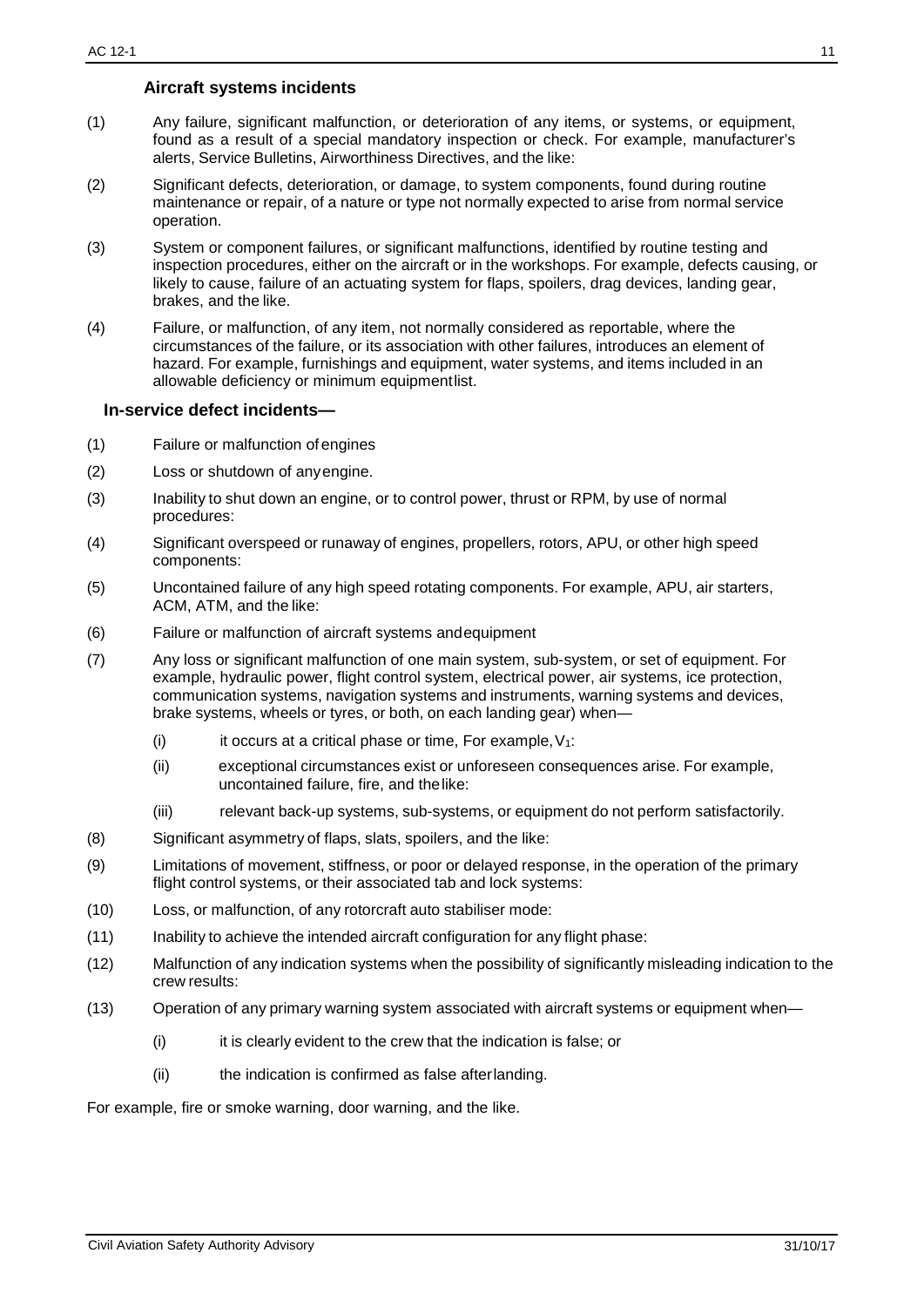- (14) Operation of any other primary warning system associated with manoeuvring of the aircraft when—
	- (i) it is clearly evident to the crew that the indication is false; or
	- (ii) the indication is confirmed as false afterlanding.

For example, stall warning (stick shake), stall protection (stick push), over-speed warning, and the like.

- (15) Reversion to manual control of powered primary controls, other than for training or test purposes:
- (16) Failure of ice-protection equipment, or build up of ice on the aircraft beyond the capability of the ice-protection system:
- (17) Critical AC, or DC, power system, or electrical component failure:
- (18) Loss of cabin pressurisation:
- (19) Contamination of the cabin, cockpit, or baggage compartment:
- (20) For twin engine aircraft approved for extended range operations (EROPS)–

defects that occur in flight which would not permit dispatch of the aircraft on an EROPS flight under the conditions of the minimum equipment list (MEL), whether or not an EROPS flight is being flown:

(21) For helicopters–

defects causing, or likely to cause, failure of rotors, or rotor drive systems.

## **4 Facility Malfunction incident**

Total failure, or significant malfunction, of any aeronautical navigation or communication facility.

## **5 Aircraft incident**

Substantial damage which occurs between the time any person boards an aircraft with the intention of flight and such time as all persons have disembarked, and the engine, or any propellers or rotors, come to rest, **is to be notified and reported as an accident.**

Injury to a person—

Any significant injury to any person, which directly results from the operation of the aircraft or its equipment but which is not considered to be an accident:

Impairment of the capacity of a crew member to undertake the function to which their licence or responsibilities relate—

- (1) Impairment of any flight crew member, including any occurrence prior to departure if it is considered that it could have resulted in incapacitation during flight:
- (2) Impairment of any flight attendant, that renders the person incapable of performing essential emergency duties.

The use of any procedure taken for the purpose of overcoming an emergency:

- (1) The use of emergency equipment, or prescribed emergency procedures, in order to deal with a situation, whether in flight or on the ground:
- (2) The use of any non-standard procedure, adopted by the flight crew, to deal with an emergency:
- (3) The declaration of an emergency:
- (4) An emergency forced, or precautionary, landing: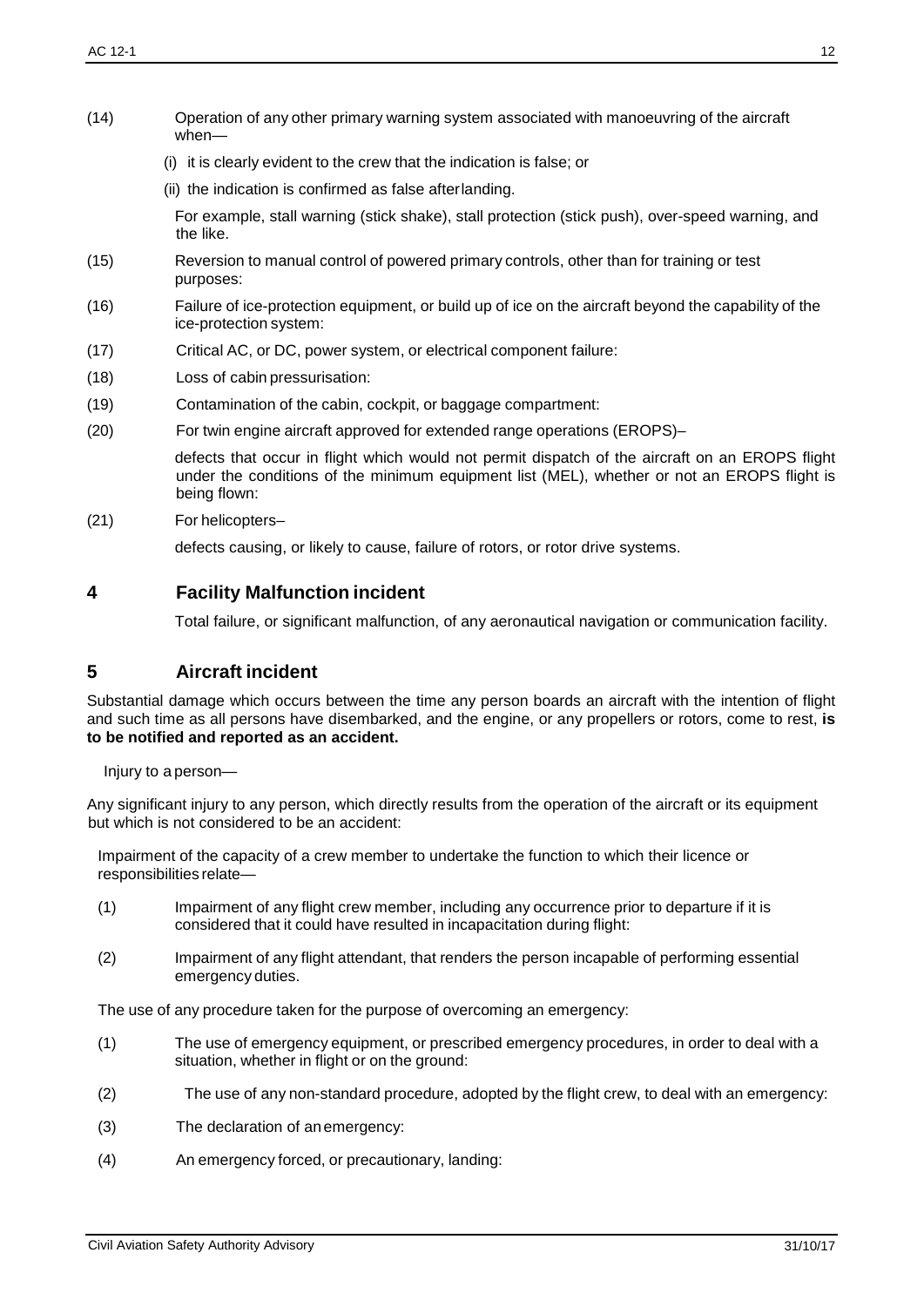(5) Failure of any emergency equipment, or procedures, to perform satisfactorily including when being used for training.

Encountering wake turbulence during approach to land, or on climb after take-off:

Failure or malfunction of engines—

- (1) Loss, shutdown, or significant malfunction, of any engine when–
	- (i) standard operating procedures, drills, and such like, are not satisfactorily accomplished; or
	- (ii) a hazardous situation arises, or might have arisen, from the decisions or actions of the crew subsequent to the malfunction orfailure.
- (2) Failure or malfunction of aircraft systems and equipment:
- (3) Any loss or significant malfunction of one main system, sub-system, or set of equipment when—
	- (i) standard operating procedures, drills, and the like, are not satisfactorily accomplished; or
	- (ii) a hazardous situation arises, or might have arisen, from the decisions or actions of the crew subsequent to the malfunction orfailure.

For example, hydraulic power, flight control systems, electrical power, air systems, ice protection, communication systems, navigation systems and instruments, warning systems and devices, brake systems, or wheels or tyres on each landing gear.

Incidents affecting all aircraft—

- (1) Fire or explosion:
- (2) Smoke, or toxic or noxious fumes, in the aircraft:
- (3) Leakage of fuel that results in a major loss, significant fire hazard, or significant contamination:
- (4) Malfunction of the fuel jettisoning system that results in inadvertent loss of a significant quantity of fuel, significant fire hazard, possibly hazardous contamination of aircraft equipment, or inability tojettison:
- (5) Fuel system malfunctions having a significant effect on the fuel supply and distribution:
- (6) Leakage of hydraulic fluids, oil, or other fluid, which results in a significant fire hazard, or possibly, hazardouscontamination:
- (7) Inability to re-light, or re-start, a serviceable engine:
- (8) Operation of any primary warning system associated with aircraft systems or equipment. For example, fire or smoke warning, door warning, and the like.

Any occurrence arising from the control of an aircraft, in flight, by its flight crew—

- (1) Abandoned take-off resulting from, or producing, a hazardous, or potentially hazardous, situation. For example, at speeds close to, or over,  $V_1$ :
- (2) Go-around resulting from, or producing, a hazardous or potentially hazardous situation:
- (3) Heavy landing– a landing deemed to require a heavy landing check:
- (4) Turbulence encounter– an encounter deemed to require a turbulence check.
- (5) Lightning strike:
- (6) Unintentional significant deviation from intended track, or altitude, caused by procedural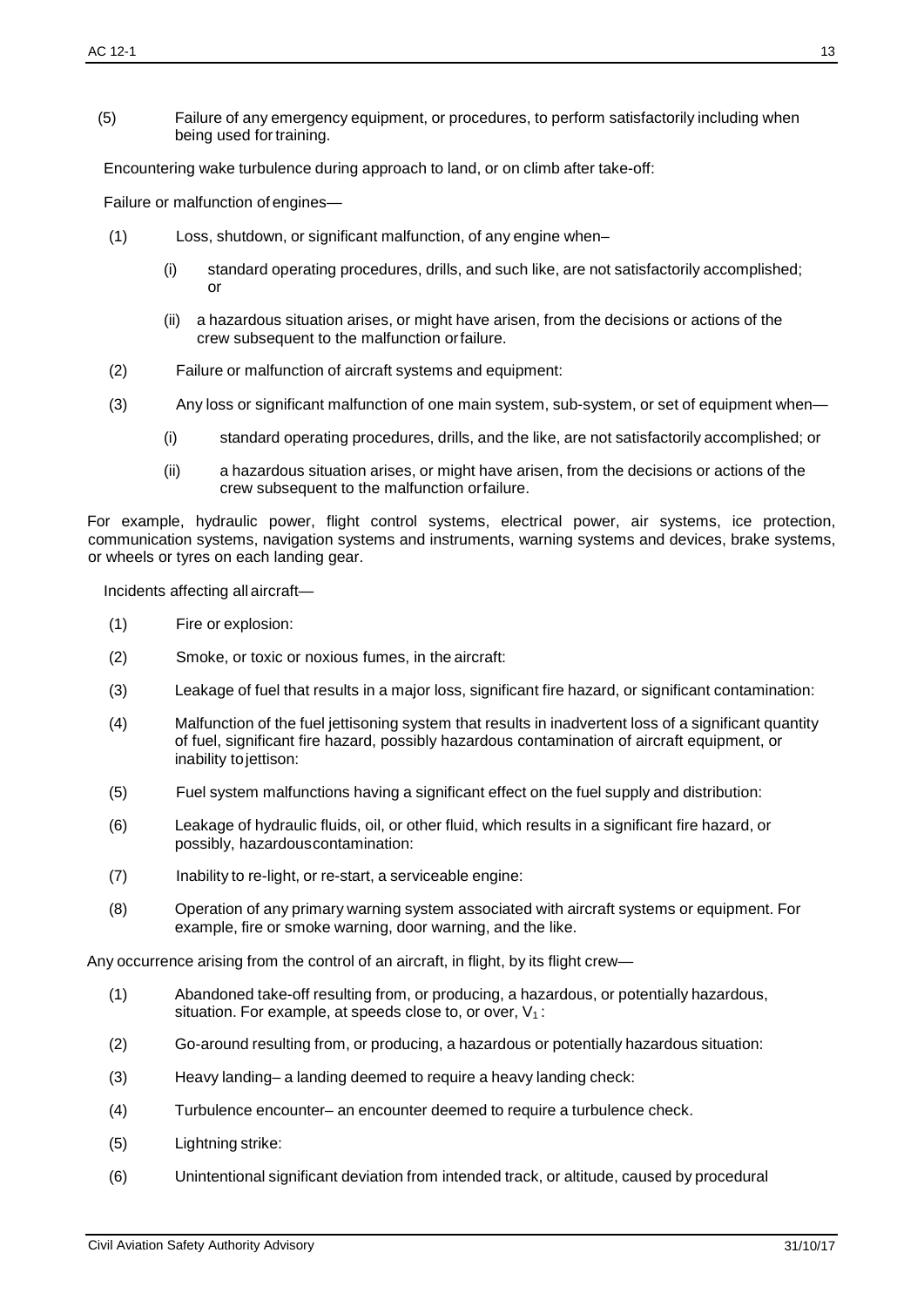systems, equipment defect, or human factor:

- (7) Descent below decision height, or minimum descent height, in instrument landing conditions:
- (8) Unintentional contact with the ground, including touching down before the runway threshold:
- (9) Over-running the ends, or edges, of the runway:
- (10) Serious loss of braking action:
- (11) Approaching to, or landing on, a wrong runway or aerodrome:
- (12) Significant loss of control from anycause:
- (13) Occurrence of stall, or a stick push operation, other than for training or test purposes:
- (14) Significant inadvertent reduction in airspeed:
- (15) Contact, or near contact requiring avoiding action, with suspended wires or cables:
- (16) GPWS warning when–
	- (i) the aircraft comes into closer proximity to the ground than had been planned or anticipated:
	- (ii) the warning is experienced in IMC, or at night, and is established as having been triggered by a high rate of descent (Mode 1):
	- (iii) the warning results from failure to select landing gear, or flap, by the appropriate point on approach (Mode 4):
	- (iv) any difficulty or hazard arises, or might have arisen, as a result of crew response to the warning. For example, possibly reduced separation from other traffic. This could include warning of any Mode, or Type, that is genuine, nuisance, or false:
	- (17) GPWS alert when any difficulty or hazard arises, or might have arisen, as a result of crew response to the alert:
	- (18) Operation of any other primary warning system associated with manoeuvring of the aircraft. For example, stall warning (stick shake), stall protection (stick push), over speed warning, and similar:
	- (19) Inadvertent incorrect operation of any controls which resulted in, or could have resulted in, a significant hazard:
	- (20) An incident, or hazard, which arises as a consequence of any deliberate simulation of failure conditions for training, system checks, or test purposes:
	- (21) In-flight fuel quantity critically low, or exhausted.

Occurrence arising from the loading or carriage of passengers, cargo, or fuel—

- (1) Loading of incorrect fuel quantities likely to have a significant effect on aircraft endurance, performance, balance, or structuralstrength.
- (2) Loading of contaminated, or incorrect type of, fuel or other essential fluids.
- (3) Incorrect loading of passengers, baggage, or cargo, likely to have a significant effect on aircraft weight and balance.
- (4) Inadequate securing of cargo containers or substantial items of cargo.
- (5) Incorrect stowage of baggage or cargo likely in any way to hazard the aircraft, its equipment or occupants, or to impede emergency evacuation.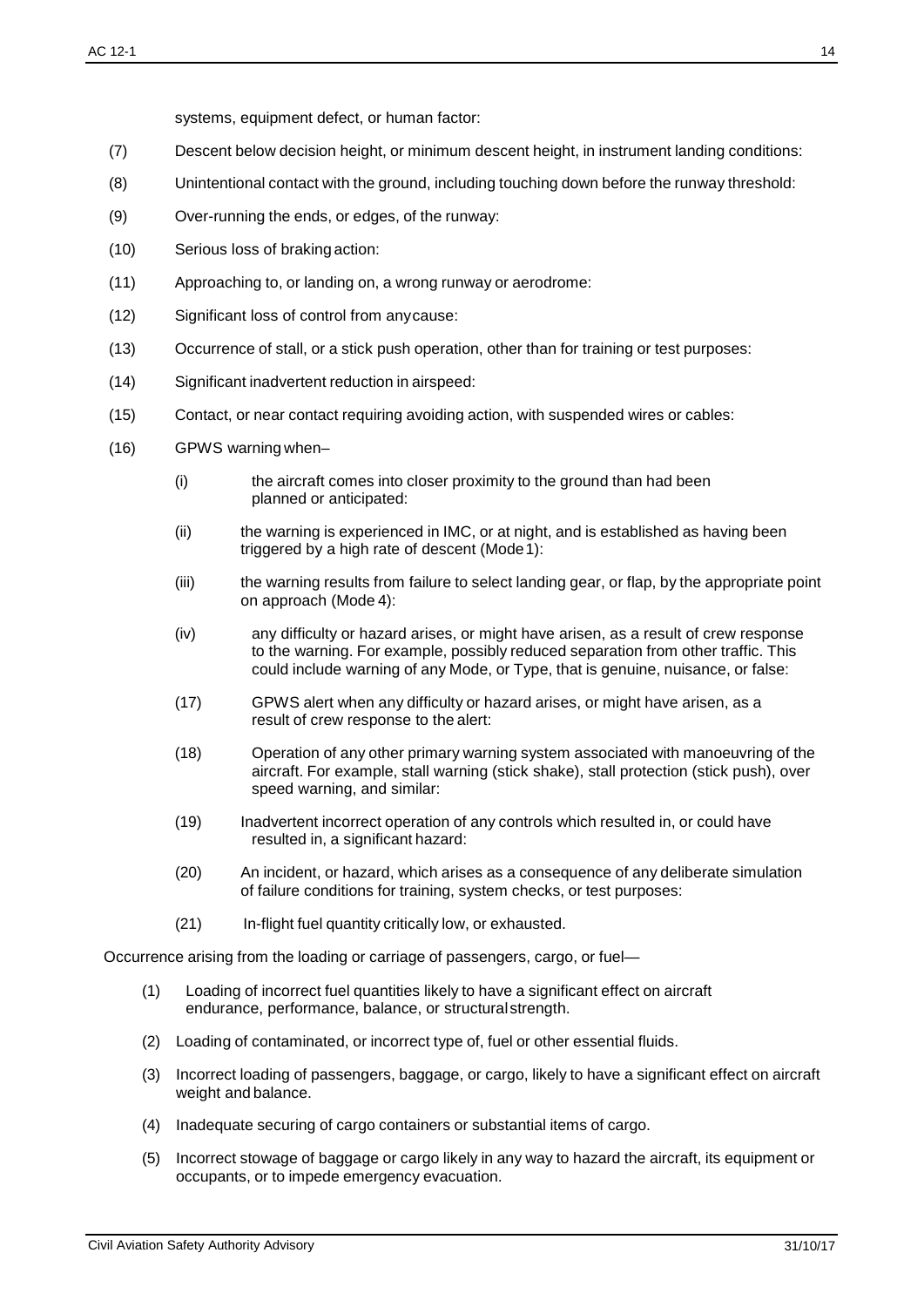(6) Significant contamination of aircraft structure, systems, or equipment arising from the carriage of baggage or cargo.

Additional rotorcraft relatedincidents—

- (1) Loss of power margin in flight, when it results in contact with ground, or water, or other object:
- (2) Rotor overspeed in flight, in excess of the component change limits:
- (3) Mast bumping in flight:
- (4) Power settling, or settling with power, when it results in surface contact, or in a rate of descent in excess of 1000 feet per minute.
- (5) Main or tail rotor strike resulting in damage to the rotor.
- (6) Ground resonance requiring corrective action by the pilot.

### **6 Security incident**

- (1) Unlawful seizure of an aircraft:
- (2) An attempted unlawful seizure of an aircraft:
- (3) Violence against a person on board an aircraft in flight if that act is likely to, or has the potential to, endanger the safety of that aircraft:
- (4) Destroying an aircraft in service, or causing damage to such an aircraft, that renders it incapable of flight, or which is likely to endanger its safety in flight:
- (5) Placing, or causing to be placed, or attempting to place, on an aircraft in service, by any means whatsoever, a device or substance which is likely-
	- (i) to destroy that aircraft;or
	- (ii) to cause damage to it that renders it incapable of flight; or
	- (iii) to cause damage to it that is likely to endanger its safety in flight:
- (6) Destroying, or damaging, an aeronautical telecommunication facility, or interfering with its operation:
- (7) Unlawfully and intentionally using any device, substance, or weapon, at an aerodrome to—
	- (i) use violence against a person which causes, or is likely to cause serious injury or death; or
	- (ii) destroy, or seriously damage, an aerodrome facility, or an aircraft on the aerodrome:
- (8) Attempted break-in to a parked aircraft:
- (9) Any other unlawful act which affects or could affect the immediate safety of aircraft operations:
- (10) Attempt, with lawful authority, to take on board or carry on board an aircraft a firearm that is, however—
	- (i) loaded; or
	- (ii) in an unsafe condition; or
	- (iii) stowed in a place that is accessible to any person not authorised to have possession of it:
- (11) Unlawful and intentional attempts to take on board an aircraft—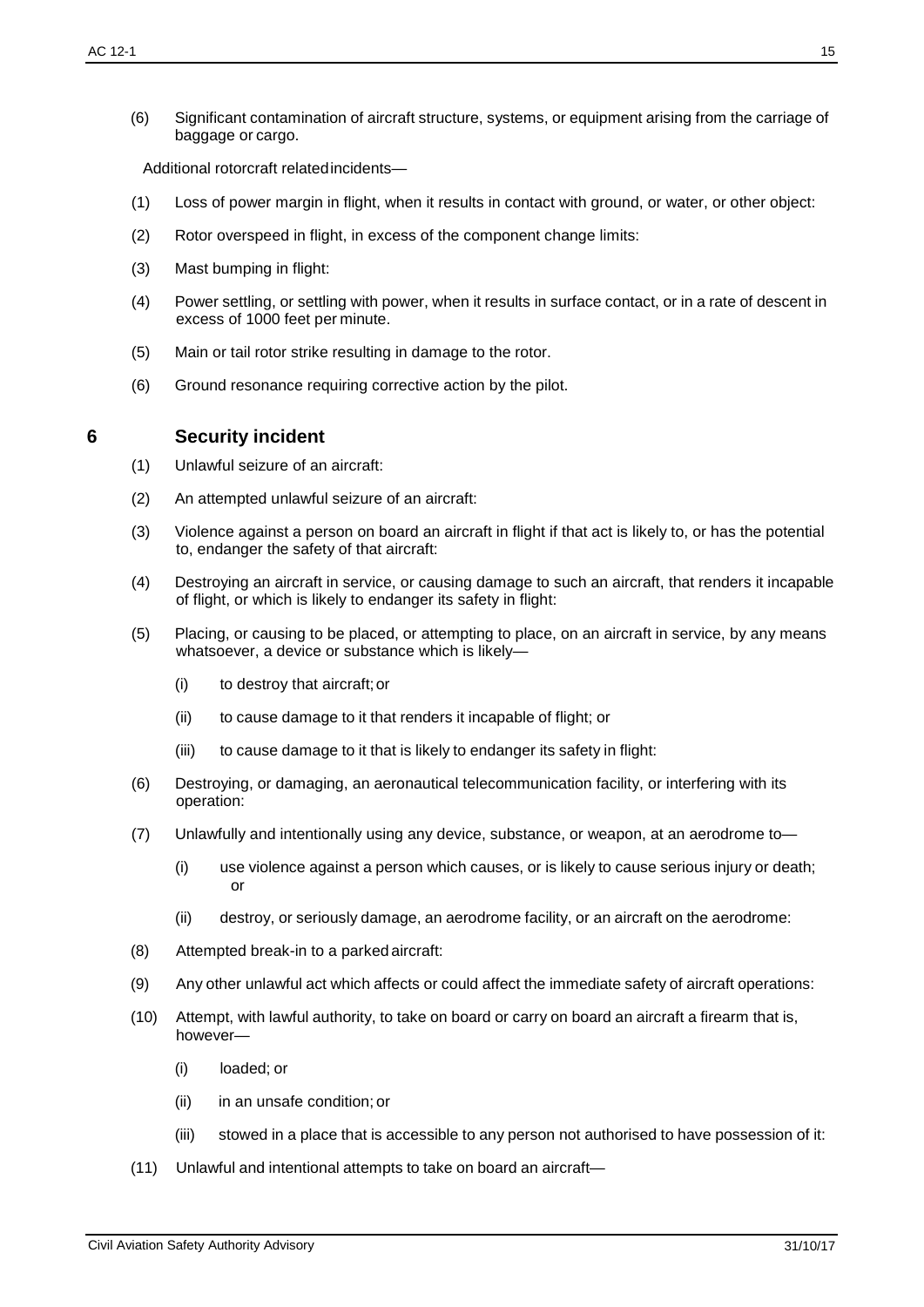- (i) any firearm; or
- (ii) any ammunition; or

(iii) any explosive substance or device, or any other injurious substance or device of any kind whatsoever, which could be used to endanger the safety of the aircraft or of persons on board the aircraft; or

(iv) any other dangerous or offensive weapon, or any dangerous instrument of any kind whatsoever.

## **7 Promulgated information incident**

Provision of significantly incorrect, inadequate, or misleading promulgated information in any—

- (1) Aeronautical information publication:
- (2) Map:
- (3) Chart:
- (4) Manual:
- (5) Meteorological information.
- 

#### **8 Aerodrome incident**

- (1) Failure or significant malfunction of aerodrome lighting:
- (2) Failure or significant malfunction of a visual approach slope indicator system:
- (3) Significant deterioration of aerodrome wind indicators, markings, or signs:
- (4) Major failure, or significant deterioration, of surfaces in aerodrome manoeuvring areas:
- (5) Significant spillage of fuel on aerodrome aprons:
- (6) Errors, or inadequacies, in marking of obstructions or hazards on aerodrome manoeuvring areas:
- (7) Errors, or inadequacies, in lighting of obstructions or hazards on aerodrome manoeuvring areas or in the vicinity of an aerodrome:
- (8) Runways, or taxiways, obstructed by aircraft, vehicles, persons, animals, or foreign objects, resulting in a hazardous or potentially hazardous situation:
- (9) Apron blast incidents resulting in significant damage or injury
- (10) Collision between a moving aircraft and any other aircraft, vehicle, person, animal, or other ground object:
- (11) Aircraft departing from a paved surface which results in, or could have resulted, in a significant hazard.

### **9.1 Bird incidents**

- (1) A collision between an aircraft and one or more birds:
- (2) One or more birds pass sufficiently close to an aircraft in flight to cause alarm to the pilot.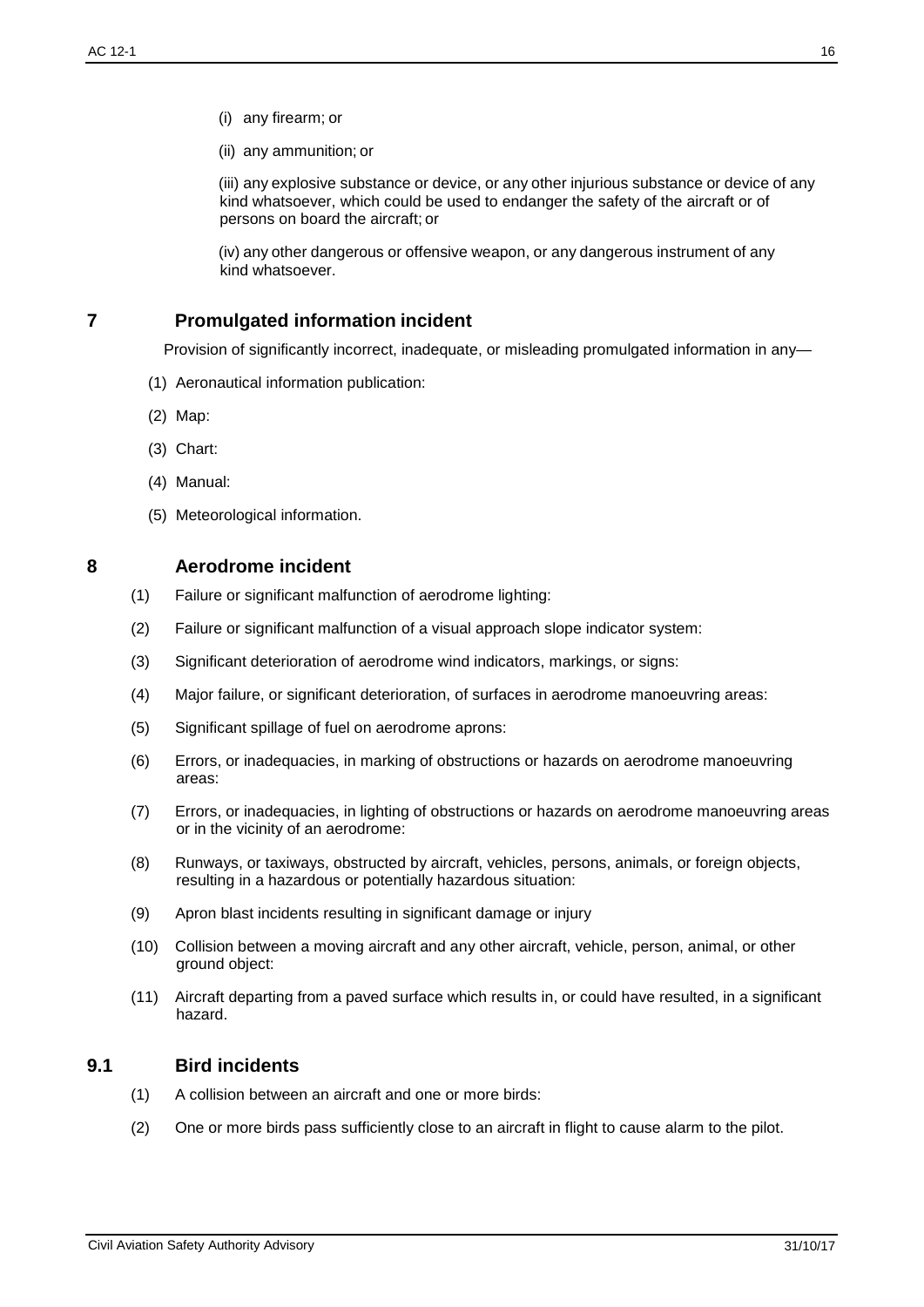### **Dangerous goods incident**

- (1) Escape of smoke, or flames, from the container or package in which the dangerous goods are contained:
- (2) Breakage of the container, or package, in which the dangerous goods are contained:
- (3) The escape of dangerous goods from the container or package in which they are contained:
- (4) Leakage of fluid, or radiation, from the container or package in which the dangerous goods are contained:
- (5) Incorrect labeling or packaging of dangerous goods:
- <span id="page-16-0"></span>(6) Incorrect loading of dangerous goods in the aircraft.

### **Other incidents**

Any other incident that affects, or if not corrected could affect, the safety of an aircraft, its occupants or any other person, being—

- (1) A failure, or malfunction, of ground equipment used for testing or checking aircraft systems and equipment, when the required routine inspection and test procedures did not clearly identify the problem before safe operation of the aircraft could have been affected:
- (2) Repetitive events, at an excessive frequency, of a specific type of failure, or malfunction, which in isolation would not be considered to be a reportable incident:
- (3) minor loading errors at a particularaerodrome:
- (4) GPWS nuisance warning at a particular aerodrome:

In the last three cases it is expected that the reporter will submit a single occurrence report together with the *supporting evidence of high frequency, or rate.*

(5) Incorrect assembly of parts, or components, of aircraft, or any ground equipment, where the condition has not been found as a result of inspection and test procedures required for that specific purpose.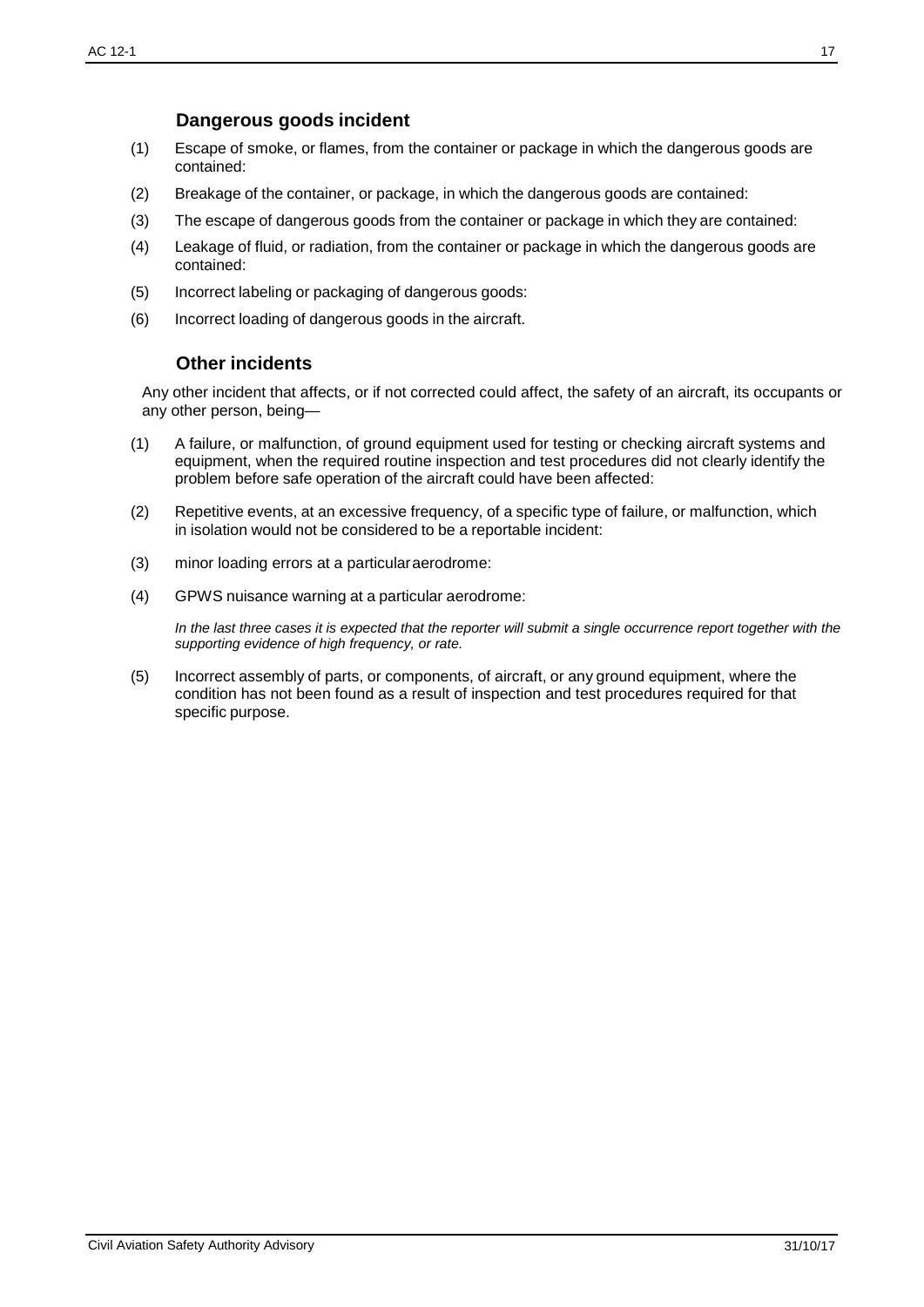# <span id="page-17-0"></span>**Appendix B – FILLING IN FORM CA005**

### **1. Introduction**

Persons required to provide details of an accident, under 12.53, or of an incident, under 12.57, must do so by filling in form CA005, or an accepted alternative, and submitting it to the Authority within 72 hours.

Under 12.59 Certificate Holders are required to submit investigation reports no later than 90 days after the occurrence. These reports must be submitted using pages 3 and 4 of form CA005, or another means acceptable to theAuthority.

Pages 1 and 2 of form CA005, headed Occurrence Report, contain the fields to be filled for occurrence details while pages 3 and 4, headed Investigation Report, contain the fields to be filled for the investigation report.

Any person or organisation who wishes to use other means should make a prior submission to the Authority to establish that their proposed means is acceptable.

Form CA005 is designed to gather detailed information about all accidents and incidents. Some of the information fields on pages 1 and 2 of the form may not be relevant to every incident. When completing the form, relevance is the aspect you should keep in mind and when the information requested is clearly not relevant it may be omitted. On the other hand you might consider that you have relevant information not asked for. In such cases there should sufficient blank spaces for you to provide the information, but if you do run out of space do not be reluctant to use, and attach, another piece of paper.

The individual field headings for all items of data are self explanatory. The form comprises a combination of blank fields, for entry of data, and tick-boxes listing alternatives appropriate to each occurrence.

The blue fields on the top of each page of the form are for CASA use.

Evaluation and processing of the data is simplified if the details are typewritten, if that is not possible fill them in with a black ball point pen in legible writing or block letters.

Page 1 and 2 of the form contains 7 blocks of fields and the following tables provide brief advice against each these blocks: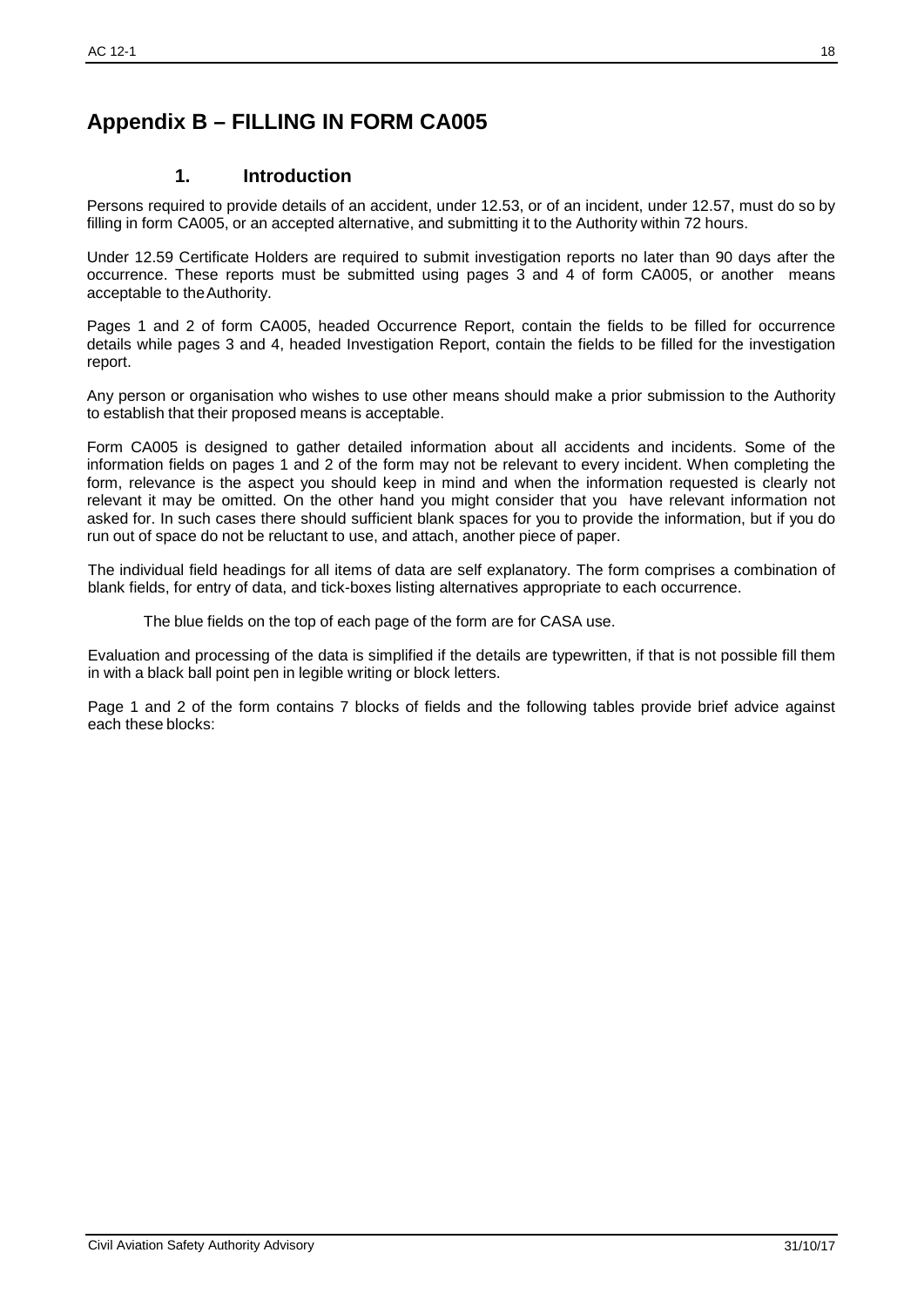# **Table 1. First block on page 1**

| Data field                         | <b>Filling advice</b>                                                                                                                                                                                                    |
|------------------------------------|--------------------------------------------------------------------------------------------------------------------------------------------------------------------------------------------------------------------------|
| Date of occurrence                 | Use the format <i>day/month/year</i> . Make sure you have it right if you use UTC time!                                                                                                                                  |
| Time                               | Fill the time box and then tick the appropriate box as Standard time or Co-<br>ordinated universal time (UTC).                                                                                                           |
| Location                           | Plain text in relationship to a city, town, settlement, or the like. An example would<br>be 10 nm south of Goroka. Avoid using place names that will not easily be<br>recognised by persons from outside the local area. |
| Aircraft manufacturer<br>and model | You will find this in the aircraft flight manual. Leave it blank if the aircraft has PNG<br>registration markings and the registration block is correctly completed.                                                     |
| Operator                           | This is the holder of the aircraft certificate of registration or the pilot's employer,<br>usually it is the person that <i>authorised</i> the flight.                                                                   |
| Client ID                          | If you know it, fill it, otherwise leave it blank as the CASA data base will generate<br>it.                                                                                                                             |
| Remaining boxes                    | Are only required to be filled in as details of accidents and airspace incidents.                                                                                                                                        |

# **Table 2. Block headed** *Operational Details* **on page 1**

| Data field                              | <b>Filling advice</b>                                                                                                                                                                                                                                                                                                                                                                         |
|-----------------------------------------|-----------------------------------------------------------------------------------------------------------------------------------------------------------------------------------------------------------------------------------------------------------------------------------------------------------------------------------------------------------------------------------------------|
|                                         | This block is for accidents and in-flight incidents when relevant.                                                                                                                                                                                                                                                                                                                            |
| Flight No./Call sign                    | This is usually applicable to an airline operation.                                                                                                                                                                                                                                                                                                                                           |
| Altitude                                | Fill the box with numerals then tick the appropriate above ground level (AGL) or<br>above sea level (ASL) or flight level (FTL).                                                                                                                                                                                                                                                              |
| Runway used                             | Use the two digit runway designator, if relevant.                                                                                                                                                                                                                                                                                                                                             |
| Departure point                         | This is usually an aerodrome listed in the AIP but, if not, define it best you can.                                                                                                                                                                                                                                                                                                           |
| Destination point                       | As for departure point above.                                                                                                                                                                                                                                                                                                                                                                 |
| Nearest<br>reporting<br>point (RP)      | These are designated RP promulgated in the AIP and associated charts.                                                                                                                                                                                                                                                                                                                         |
| Distance and bearing<br>from nearest RP | The first box is distance in nautical miles (nm), and the second box is degrees<br>magnetic to the nearest minute.                                                                                                                                                                                                                                                                            |
| The next 4 boxes                        | Tick the appropriate flight rules being operated, VFR or IFR, followed by the flight<br>conditions at the time of the occurrence, VMC or IMC.                                                                                                                                                                                                                                                 |
| Nature of flight                        | The two boxes referring to scheduled or non-scheduled are relevant to air<br>transport operations only, while the boxes referring to domestic, international, and<br>ETOPS could be relevant to any type of operation. The remaining boxes are self<br>explanatory, but note that there is an other (specify) box should you not be able to<br>find the type of flight in the detailed boxes. |

# **Table 3. Block headed** *Description of Occurrence* **on page 1**

| Data field                      | <b>Filling advice</b>                                                                                                                                                            |
|---------------------------------|----------------------------------------------------------------------------------------------------------------------------------------------------------------------------------|
| Description<br>of<br>occurrence | This is a narrative field for you to fill, in plain English, giving as full a description as<br>possible. See the note under the box to use a separate piece of paper if needed. |
| Pilot in command's<br>name      | Fill in the given names, in full, followed by the surname of the pilot in command, if<br>known to the submitter.                                                                 |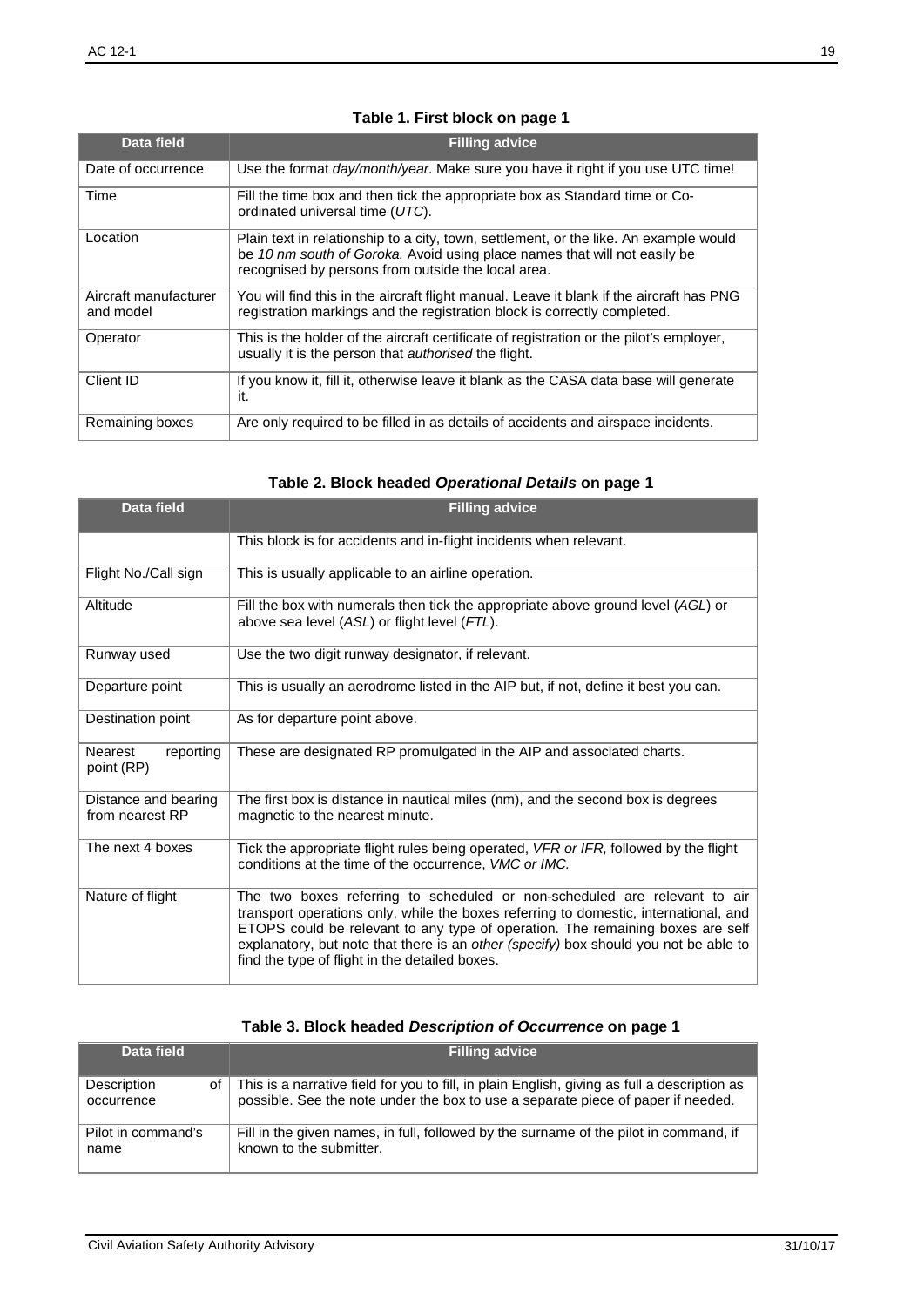| Data field                            | <b>Filling advice</b>                                                                                                       |  |
|---------------------------------------|-----------------------------------------------------------------------------------------------------------------------------|--|
| Licence number                        | This is the pilot's licence number                                                                                          |  |
| Pilot flight hours in<br>last 90 days | If known to the submitter.                                                                                                  |  |
| Flight hours on type                  | If known to the submitter. Type means aircraft type.                                                                        |  |
| Total flight hours                    | If known to the submitter.                                                                                                  |  |
| Last checked                          | If known to the submitter. Place a tick in the relevant box.                                                                |  |
| by - name                             | If known to the submitter. This is the name of the person who conducted the<br>check flight you ticked in the previous box. |  |
| Date checked                          | If known to the submitter. This is the date of the flight check you ticked in the box.<br>above.                            |  |
| Check pilot's ID                      | If known to the submitter. If you don't know, leave it blank as the CASA database<br>will generate this information.        |  |